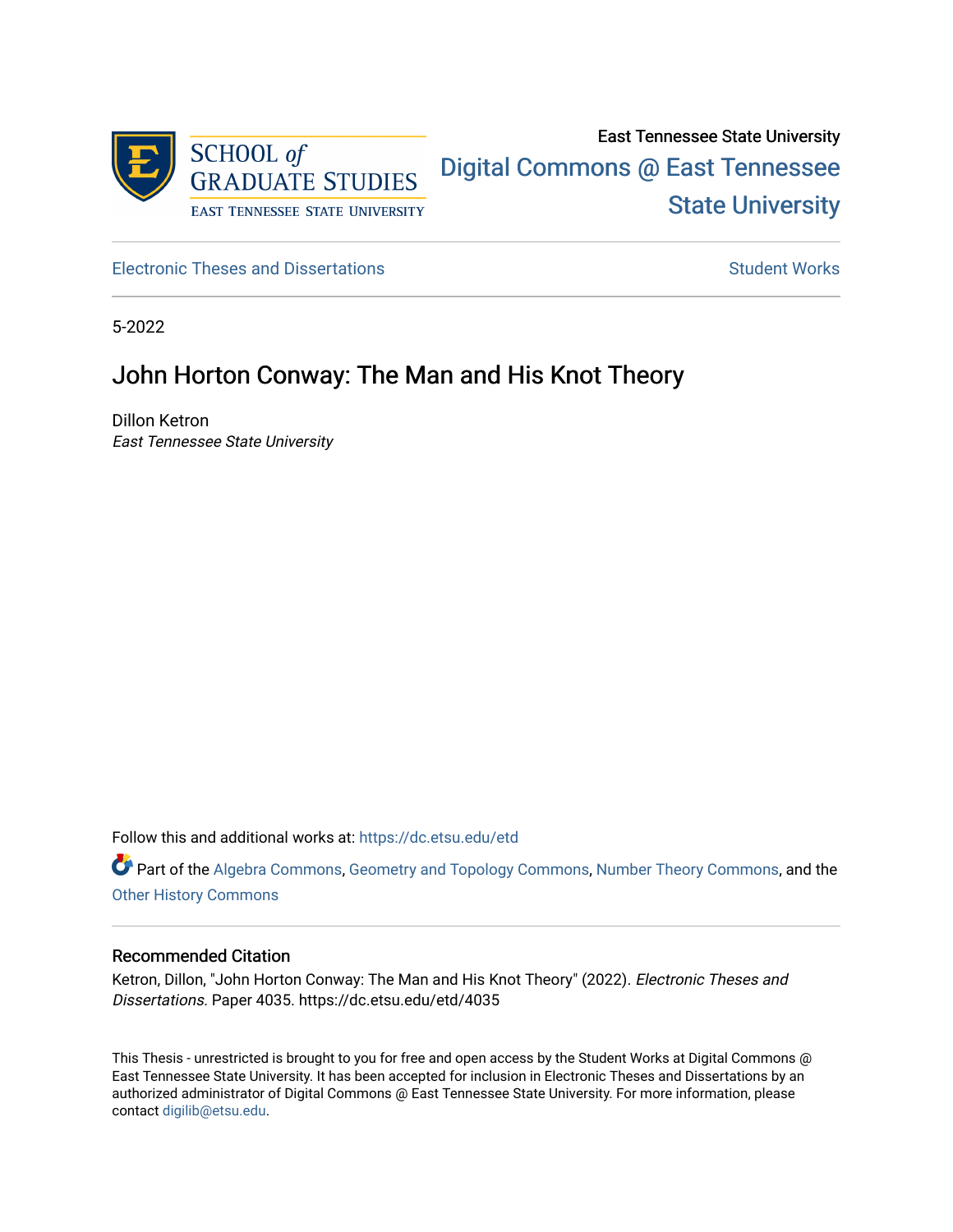John Horton Conway: The Man and His Knot Theory

A thesis

presented to

the faculty of the Department of Mathematics and Statistics

East Tennessee State University

In partial fulfillment

of the requirements for the degree

Master of Science in Mathematical Sciences

by

Seth Ketron

May 2022

Frederick Norwood, Ph.D., Chair

Anant Godbole, Ph.D.

Robert Gardner, Ph.D.

Keywords: knot theory, topology, Conway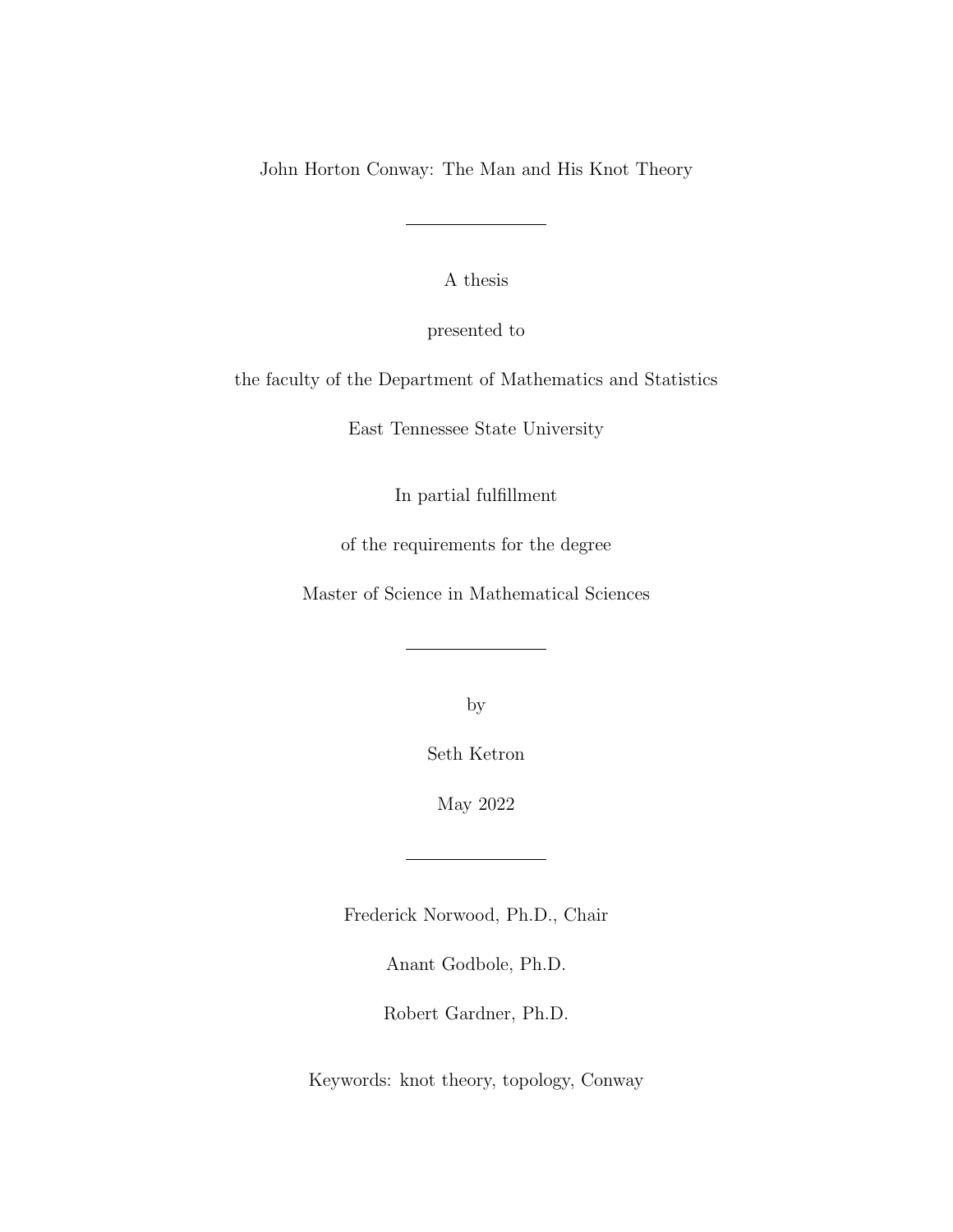## ABSTRACT

## John Horton Conway: The Man and His Knot Theory

by

## Seth Ketron

John Horton Conway was a British mathematician in the twentieth century. He made notable achievements in fields such as algebra, number theory, and knot theory. He was a renowned professor at Cambridge University and later Princeton. His contributions to algebra include his discovery of the Conway group, a group in twentyfour dimensions, and the Conway Constellation. He contributed to number theory with his development of the surreal numbers. His Game of Life earned him longlasting fame. He contributed to knot theory with his developments of the Conway polynomial, Conway sphere, and Conway notation.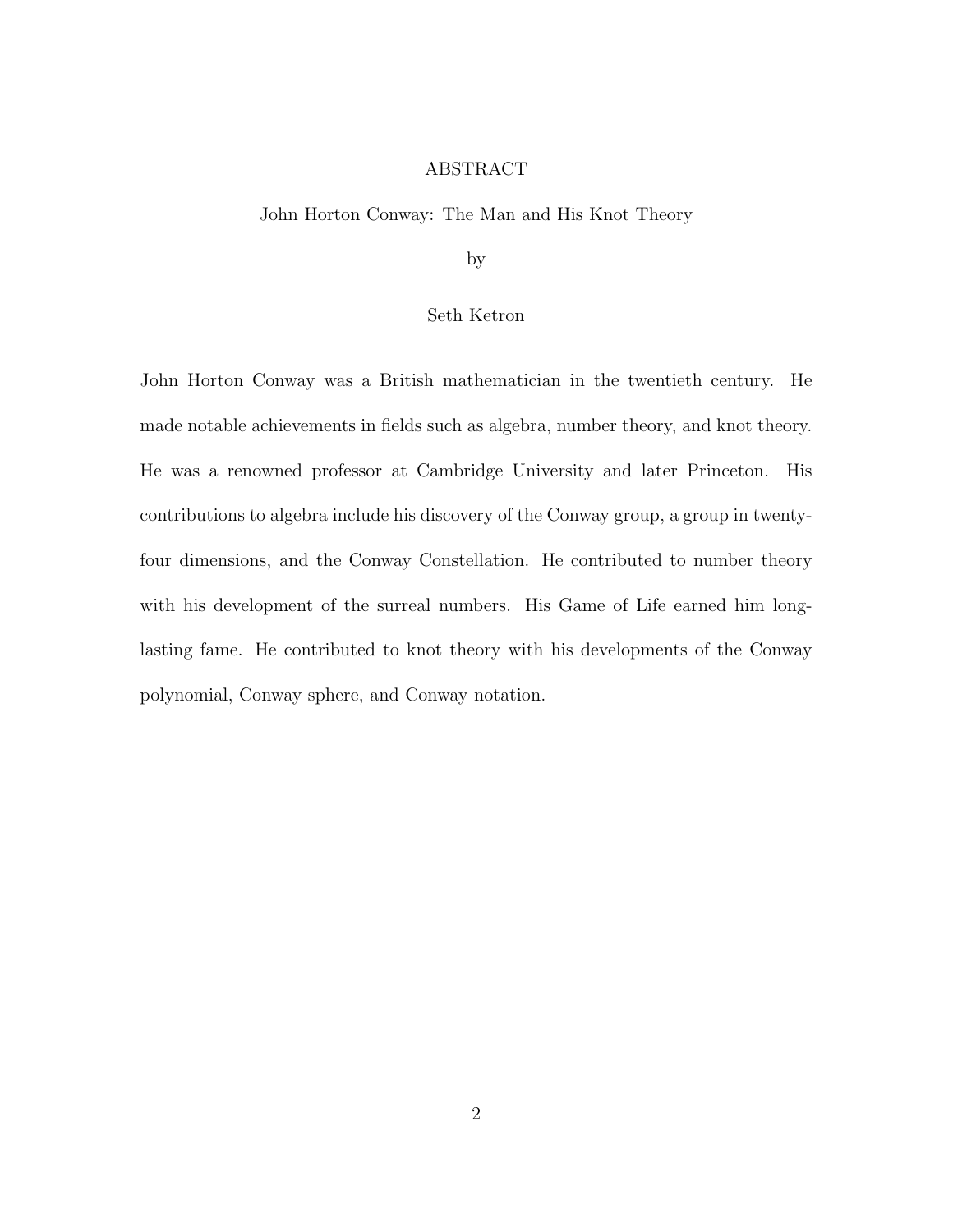Copyright 2022 by Seth Ketron All Rights Reserved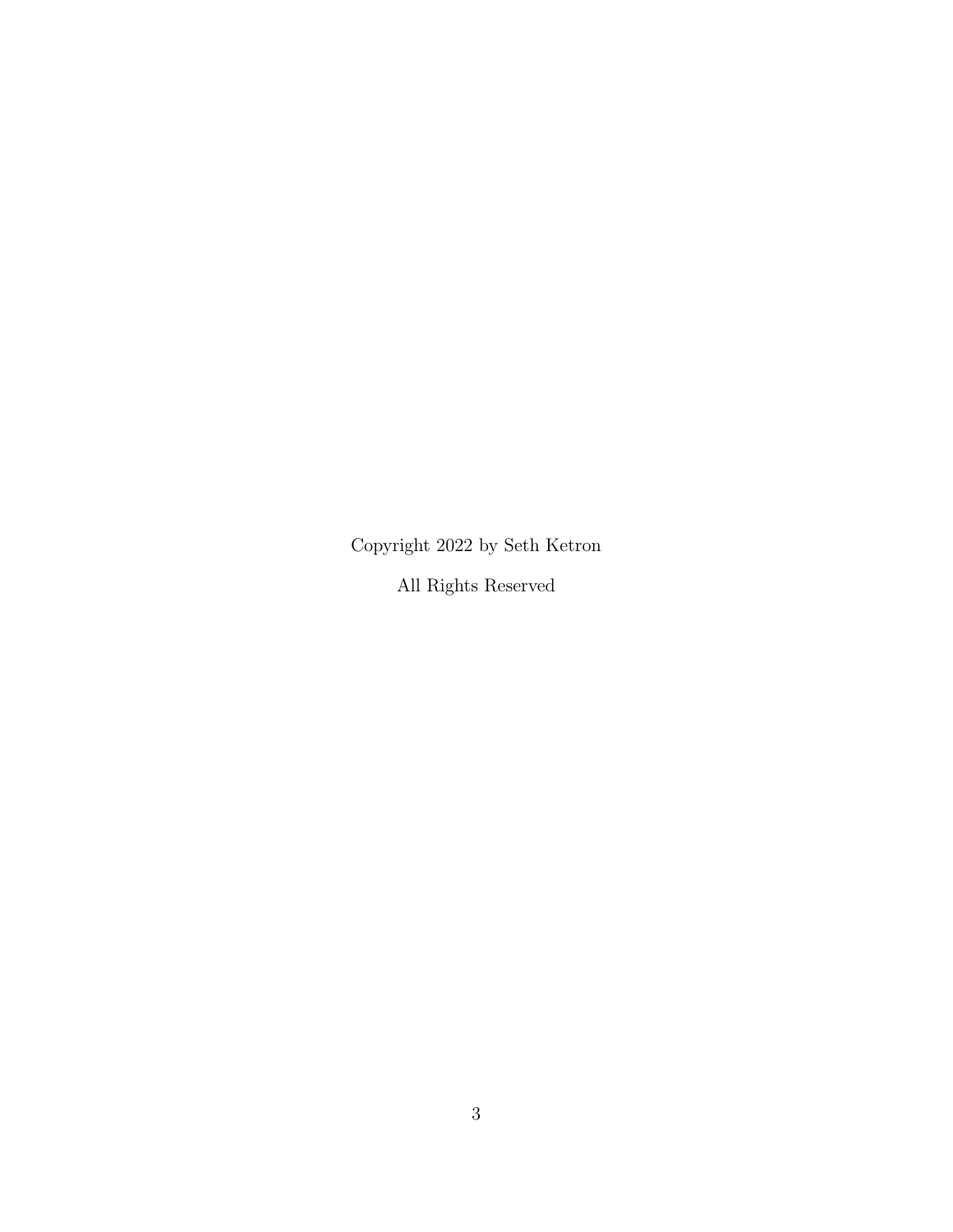#### ACKNOWLEDGMENTS

In writing this thesis I have received a great deal of support from my advisors and former professors.

I want to thank my advisor Dr. Frederick Norwood for introducing me to the history of math. Historical context brings life to art, and it has been an invaluably rewarding experience to learn about the lives of the mathematicians who gave us a better understanding of our world.

I would like to thank my committee members Dr. Robert Gardner and Dr. Anant Godbole for inspiring me to teach mathematics in an approachable but rigorous way. I would also like to acknowledge a former professor, Dr. Robert Beeler, who encouraged my pursuit of mathematics by responding to the age-old question of "Why do we learn math?" with "What is mathematics but a way for us to make sense of the chaos that perpetuates throughout the universe."

Lastly I want to thank my parents and my older brother for all of their support throughout the years. My father instilled in me the importance of taking pride in your work, and I wish he were here today to see my accomplishments. My mother, who is steadfast against adversity, inspires me to keep moving forward, and my brother, who I can confide in during the best and worst of times, keeps me grounded and reminds me of the goodness in life.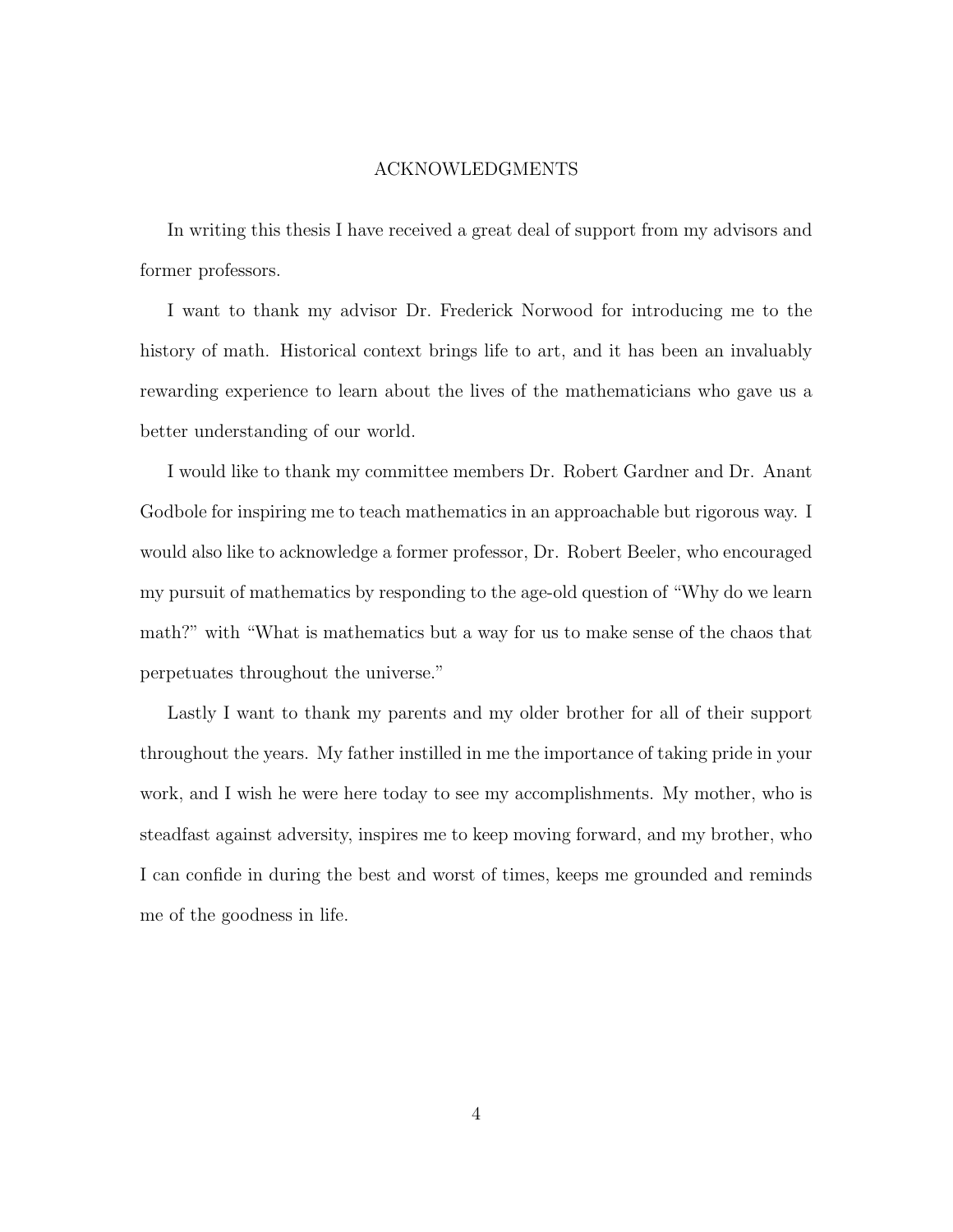## TABLE OF CONTENTS

| $\overline{2}$                                                                                                                       |     |                                     |                |  |  |
|--------------------------------------------------------------------------------------------------------------------------------------|-----|-------------------------------------|----------------|--|--|
| $\overline{4}$                                                                                                                       |     |                                     |                |  |  |
| $\overline{5}$                                                                                                                       |     |                                     |                |  |  |
| 6                                                                                                                                    |     |                                     |                |  |  |
| $\mathbf{1}$                                                                                                                         |     |                                     | $\overline{7}$ |  |  |
|                                                                                                                                      | 1.1 | Early Life and Journey to Cambridge | $\overline{7}$ |  |  |
|                                                                                                                                      | 1.2 | Cambridge                           | 8              |  |  |
|                                                                                                                                      | 1.3 |                                     | 9              |  |  |
|                                                                                                                                      | 1.4 |                                     | 17             |  |  |
| $\overline{2}$                                                                                                                       |     | KNOT THEORY PREREQUISITES           | 19             |  |  |
|                                                                                                                                      | 2.1 | Topology                            | 19             |  |  |
|                                                                                                                                      | 2.2 |                                     | 20             |  |  |
| 3                                                                                                                                    |     |                                     | 26             |  |  |
|                                                                                                                                      | 3.1 |                                     | 26             |  |  |
|                                                                                                                                      | 3.2 |                                     | 27             |  |  |
|                                                                                                                                      | 3.3 |                                     | 28             |  |  |
|                                                                                                                                      | 3.4 |                                     | 31             |  |  |
|                                                                                                                                      | 3.5 |                                     | 34             |  |  |
| 36                                                                                                                                   |     |                                     |                |  |  |
| <b>VITA</b><br>40<br>and a complete the complete state of the complete state of the complete state of the complete state of the comp |     |                                     |                |  |  |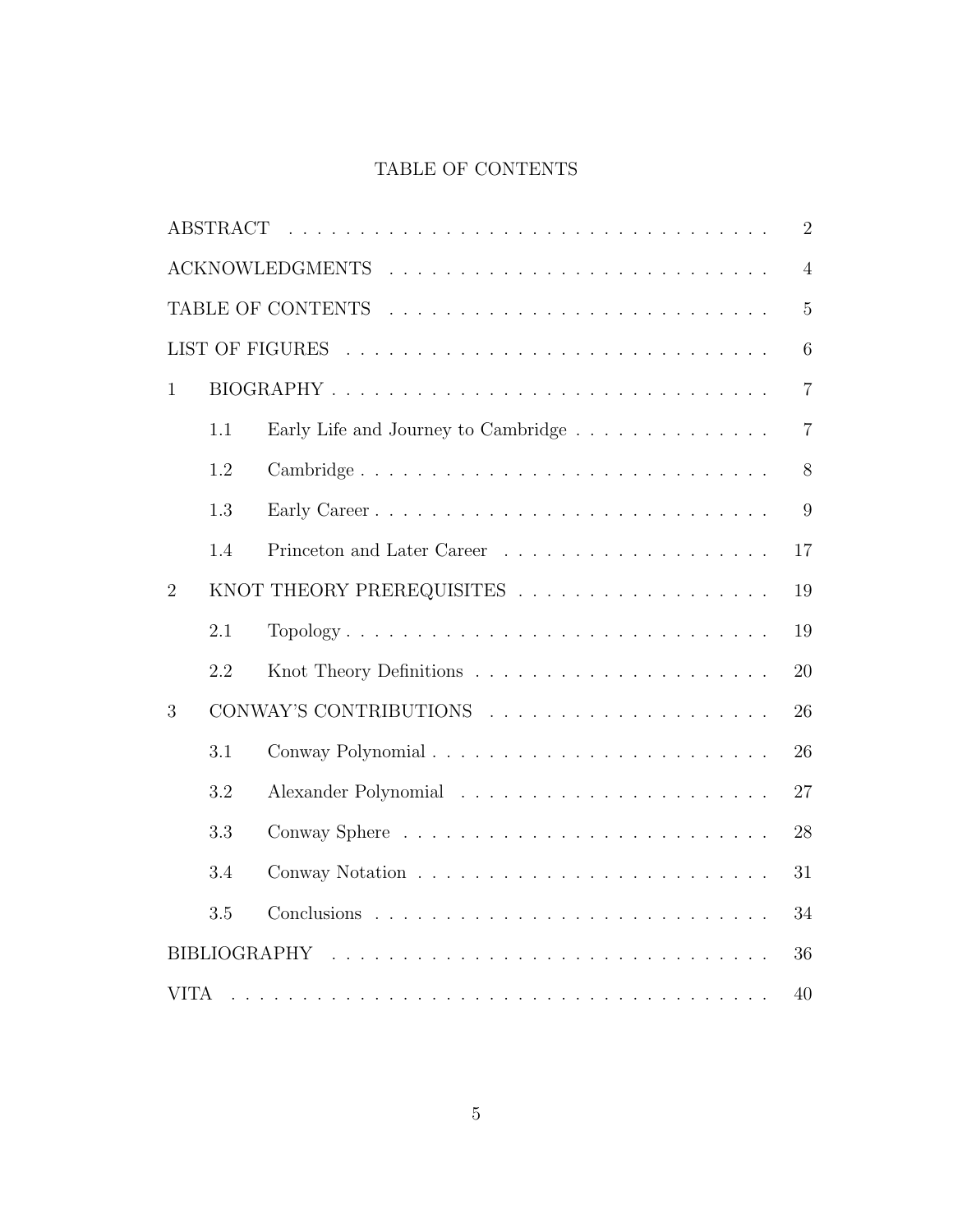## LIST OF FIGURES

| $\mathbf{1}$   | An example demonstrating Conway's method of illustrating the addi-        |        |  |
|----------------|---------------------------------------------------------------------------|--------|--|
|                | tion of finite collections of numbers using Cantor's notation. $\ldots$ . | 11     |  |
| $\overline{2}$ | Conway's method of visualizing an infinite collection of numbers          | 12     |  |
| 3              | Conway's method to determine $1 + \omega$ .                               | $13\,$ |  |
| $\overline{4}$ | An example of a regular and non-regular knot projection                   |        |  |
| $\overline{5}$ | An example of knot diagrams of the unknot $&$ trefoil knot<br>$22\,$      |        |  |
| 6              | A diagram that illustrates the Reidemeister moves.<br>22                  |        |  |
| $\overline{7}$ | A diagram of the Reidemeister moves and distinct projections from         |        |  |
|                |                                                                           | 23     |  |
| 8              |                                                                           | $24\,$ |  |
| 9              |                                                                           | $25\,$ |  |
| 10             |                                                                           | 27     |  |
| 11             | An example of a double and triple crossing projection. $\dots \dots$      | $29\,$ |  |
| 12             |                                                                           | $29\,$ |  |
| 13             | An example of a Conway sphere from Adams. $(1994, p. 94) \ldots$ .        | $31\,$ |  |
| 14             | An example of a prime and composite knot.                                 | 31     |  |
| 15             | An example of a diagram of the 0-tangle and 3-tangle. $\dots \dots$       | 32     |  |
| 16             |                                                                           | 33     |  |
| 17             | An example of the 3-tangle, 3 2 tangle, and 3 2 -2 tangle.                | 33     |  |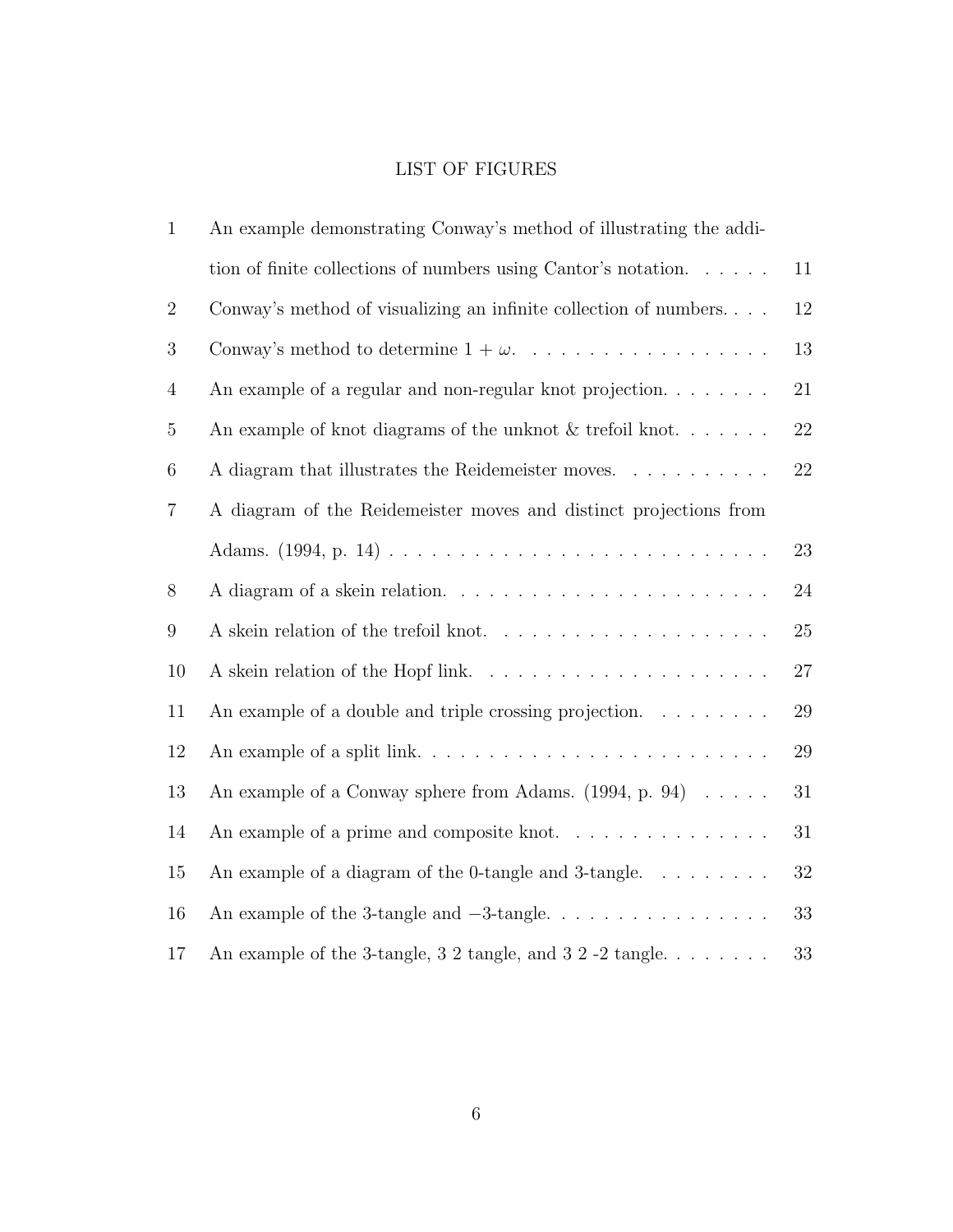#### 1 BIOGRAPHY

#### 1.1 Early Life and Journey to Cambridge

John Horton Conway was an English mathematician known for his contributions to numerous fields including knot theory and abstract algebra. Born in Liverpool, England on December 26, 1937, Conway's early life was met with challenges characteristic of wartime. Conway's mother, Agnes Conway, worked managing the household. His father, Cyril Horton Conway, worked many jobs over the years, eventually managing the chemistry lab at the Holt High School for Boys. He served as an air raid warden when World War II began, and developed a makeshift telephone system to keep the family's Liverpool neighborhood connected when air raid sirens prompted residents to move to bomb shelters. Conway eventually had to be evacuated alone to Bangor, Wales to wait out the worst of the bombings. After the war ended in 1945, Conway was able to return to his home in Liverpool.

Conway attended the Holt High School for Boys, a non-boarding secondary institute in Liverpool [25]. While there, he was known for his early fascination with British mathematician Coxeter's work *Regular Polytopes* [11]. He pursued independent studies on the Platonic solids, which were published in an article in the school's regular publication, the *Holt School Magazine*, titled "*n*-Dimensional Regular Polytopes" [2]. Conway would continue research in the Platonic solids later in his career with his publication *Sphere Packings, Lattices, and Groups* [10]. Conway also studied knot theory and had enumerated around four thousand knots having eleven or fewer crossings. He later served as secretary for the Science Society, an extracurricular club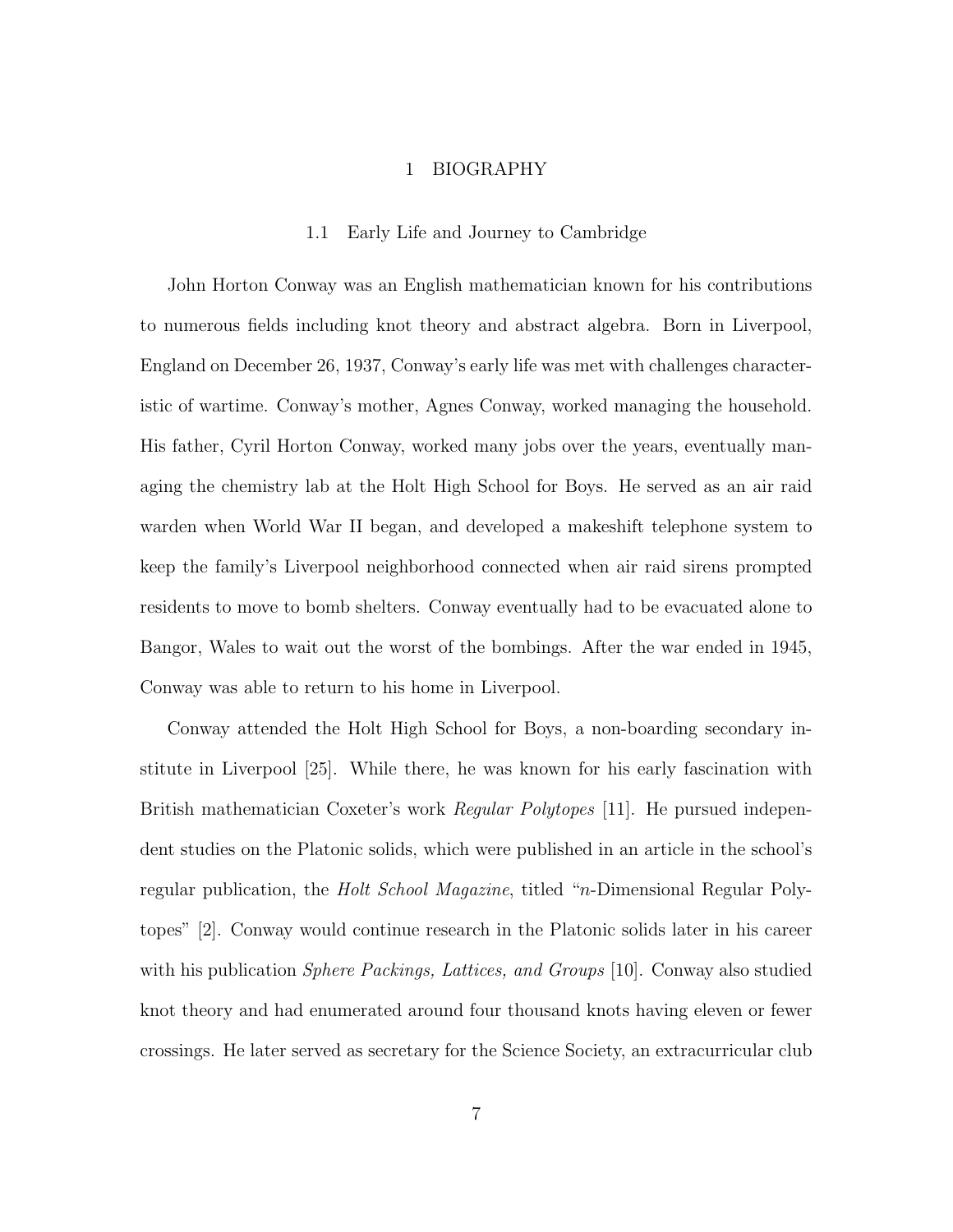dedicated to discussing scientific discovery.

In late September of 1956, Conway left his Liverpool home on a train bound for Cambridge. As the only student from his graduating class at Holt High School attending the university, it was this moment that would serve as an inflection point in his life. While in his younger years Conway was known to be a quiet reserved child, he decided on the train to Cambridge that he would shed that persona and try his hand at being extraverted and free-spoken.<sup>1</sup> This personality shift would characterize Conway for the rest of his career, endearing him to his colleagues and students.

## 1.2 Cambridge

As an undergraduate student at Cambridge, Conway was known for pursuing studies outside of the traditional curriculum. In his first term, Conway contributed in his own way to the newly emerged computer age by inventing a water-based computer, known as WINNIE, or Water Initiated Numerical Number Integrating Engine, that could calculate a sum of up to one hundred twenty-seven. Conway was a member of two Cambridge clubs: the Archimedeans and the New Pythagoreans. The New Pythagoreans was associated with five other colleges in the area, while the Archimedeans was a Cambridge specific organization. Conway received his B.A. in 1959, which he followed into graduate studies with a research scholarship.

In late 1962, he was elected a college fellow, giving him a position on the college council. Approaching the end of his graduate studies, Conway began work on his dissertation, working with advisor Harold Davenport. His first attempt at a disserta-

 $1R$ Oberts, Siobhan, Genuis At Play: The Curious Mind of John Horton Conway, Bloomsbury USA, 2015, 22-24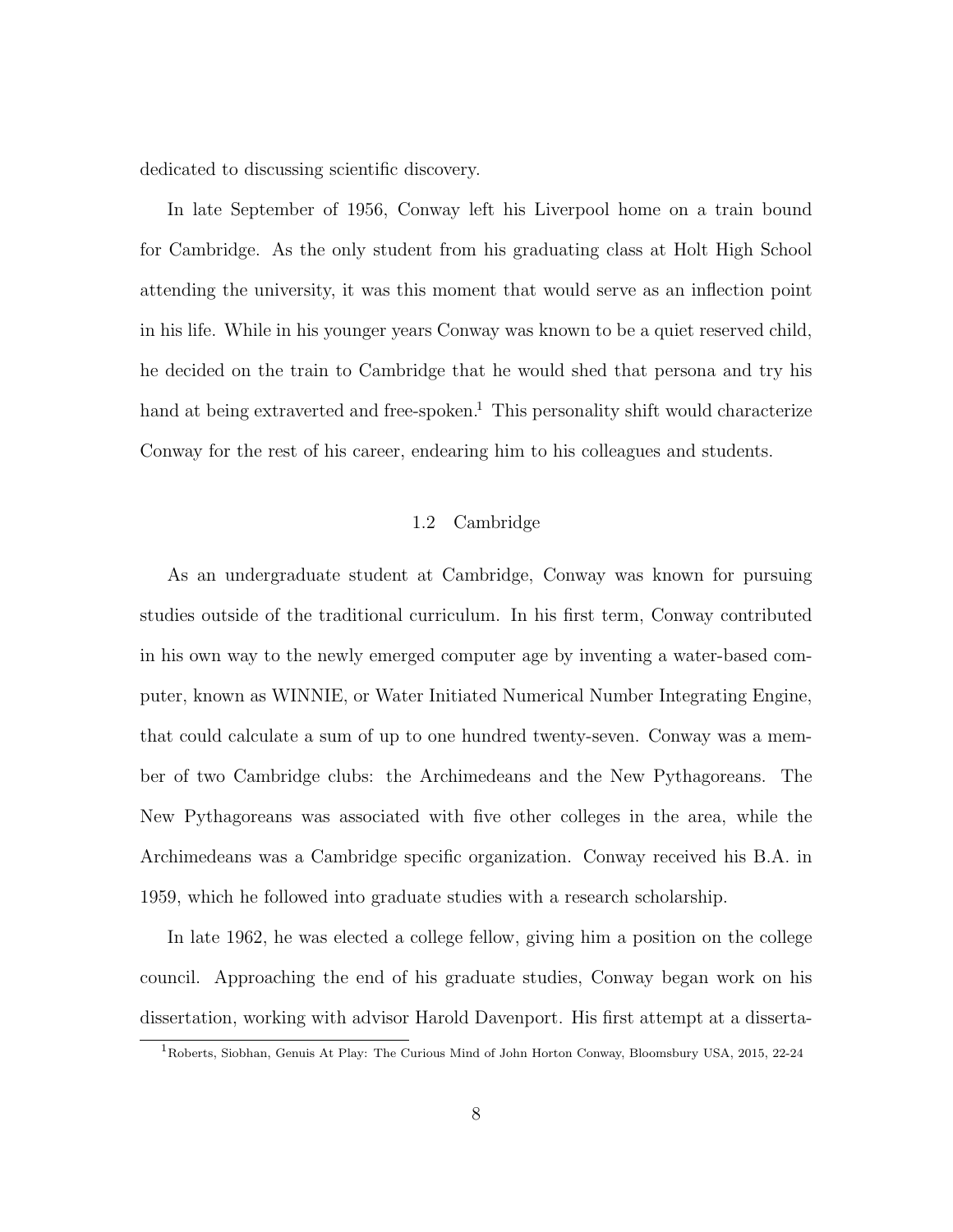tion began in number theory with work on the problem of expressing numbers as the sum of fifth powers [25]. Conway never submitted his work on this problem, instead finishing his Ph.D. with a work titled "Homogeneous Ordered Sets" [6].

### 1.3 Early Career

Shortly after finishing his Ph.D., he was given a position at Cambridge as an assistant lecturer in the newly formed Department of Pure Mathematics. In addition, Sidney Sussex College also offered him a position. He maintained both positions for the next six years before leaving his fellowship at Sidney Sussex College in 1970 for a full-time professorship at Cambridge. Conway's first major mathematical discovery involved the field of group theory. He discovered three groups in twenty-four dimensions, later to be named the Conway groups. Together the groups form the Conway Constellation [25]. A group is an algebraic structure involving a set G. Set G is an unordered collection of elements such that each element only appears once. Set elements are not necessarily numbers. Elements of the Conway group involve vectors, i.e. mathematical objects that have both magnitude and direction. In a group, set G is closed under a binary operation, denoted ∗. The binary operation in groups is defined as either addition or multiplication. In set theoretic language, a binary operation  $*$  is defined on a set S as a function mapping  $S \times S$  into S. Consider elements  $a, b \in S$ . Then for each element  $(a, b) \in S \times S$  we define element \* $((a, b))$ of S as a ∗ b. Closure in a set defined under a binary operation is defined such that for all  $a, b \in S$ ,  $a * b \in S$ . The following properties define set G as a group. For all  $a, b, c \in G$ ,  $(a * b) * c = a * (b * c)$ ,  $\exists e \in G$  such that for all  $x \in G$ ,  $e * x = x * e = x$ , and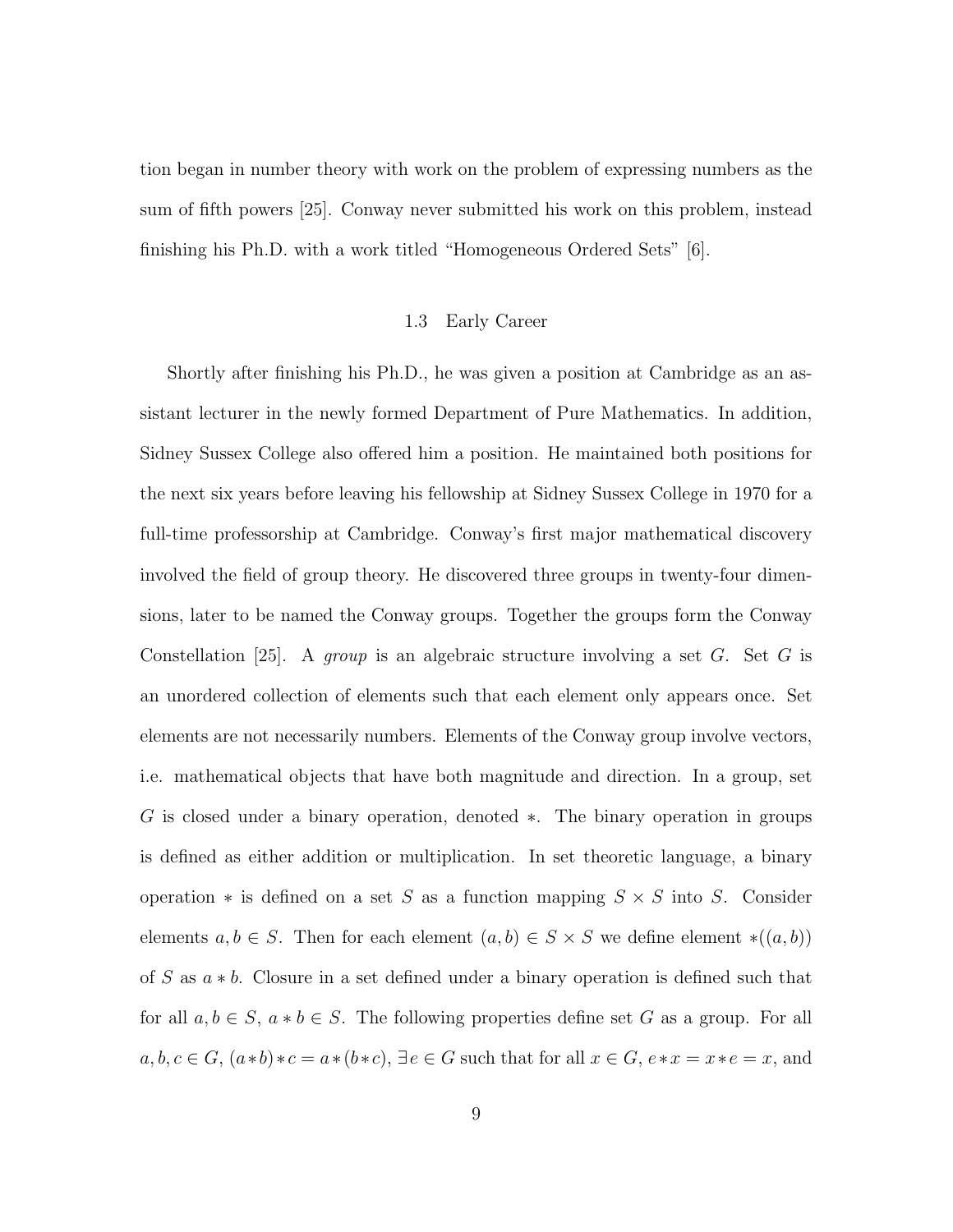for each  $a \in G$ , there is an element  $a' \in G$  such that  $a * a' = a' * a = e$ . The number of elements in a group is called its order. The largest of the Conway groups has order 8,315,553,613,086,720,000. The discovery began Conway's professional publication career and appeared in the first volume of the Bulletin of the London Mathematical Society in 1969 [3].

Additionally in 1969, Conway presented his findings on an idea called the surreal numbers. He further developed the concept in his 1976 publication On Numbers and Games and went on to illustrate surreal numbers as a game in his 1996 publication The Book of Numbers. Conway begins his definition of the surreal numbers by an abstract concept of simplest. Conway's Simplicity Rule states that if there is any number that fits, the answer is the simplest number that fits [9]. He defined a surreal number as the simplest number between two numbers. The real numbers are defined as a subset of the surreals. The surreals give an infinite class of numbers [7]. In the late 1800s, German mathematician Georg Cantor introduced the idea of two distinct systems of infinite numbers, *cardinal numbers* and *ordinal numbers*. His developments sought to construct a coherent theory of counting collections that may be infinitely large. Cantor denoted the earliest number greater than all the finite counting numbers as  $\omega = 0, 1, 2, \ldots, |\$  where the vertical bar represents the place where the number sequence is cut off. For example,  $0, 1, 2$ | = 3 so then  $0, 1, 2, \ldots, \omega$ | =  $\omega + 1$ . Cantor denoted each ordinal number following  $\omega$  as  $\omega + k$  where  $k = 1, 2, \dots$  to simplify notation. Cantor discovered that adding infinite numbers sometimes does not satisfy the commutative property. Begin by considering addition of finite numbers. For example,  $2 + 3 = 3 + 2 = 5$ . In The Book of Numbers, Conway illustrates how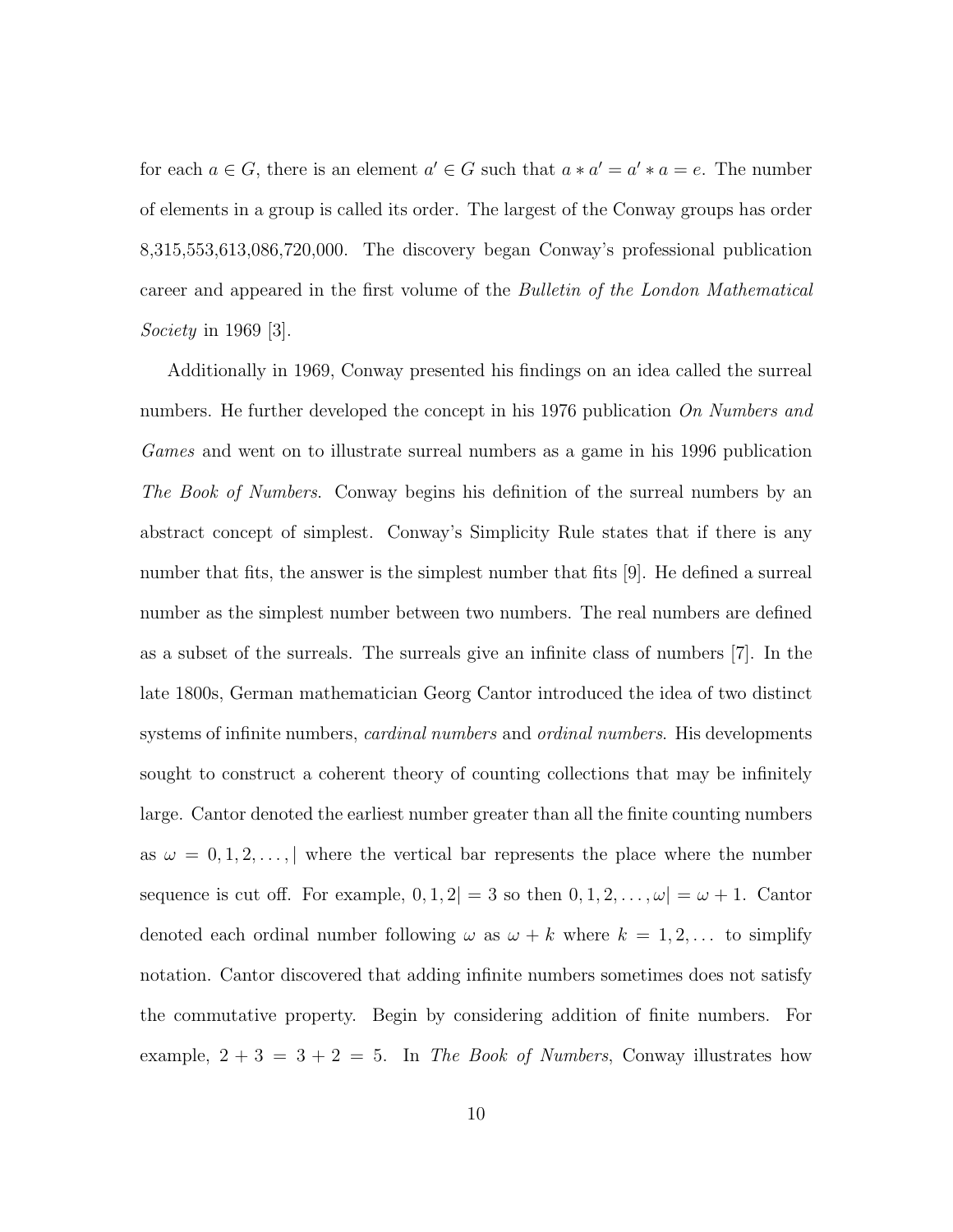addition of infinite numbers can lead to conflicting results. Using Cantor's notation,  $2 = 0, 1$ . Conway represented this visually by a series of parallel vertical lines. In the case of a finite number like two, each vertical line is the same height. For the number two then we have two vertical lines side by side, the left line representing zero and the right line representing one. Then since  $3 = 0, 1, 2$ , to add three, we place three more lines starting from the right of the original two. For number three then, one line represents zero, the next represents one, and the last line represents two. An example of this illustration is given in Figure 1 (left) below.  $3+2$  then is represented by Figure 1 (right) following the same process. For addition of finite numbers, each line will always be equidistant to lines left and right, in both directions.

| 0 1 0 1 2    | 01201        |
|--------------|--------------|
|              |              |
|              |              |
|              |              |
|              |              |
|              |              |
|              |              |
| 1 2 3 4<br>0 | 1 2 3 4<br>O |

Figure 1: An example demonstrating Conway's method of illustrating the addition of finite collections of numbers using Cantor's notation.

The numbers on top of each vertical line represent the original counting following the process above. The numbers on bottom represent the new counting method using Cantor's notation. We can see in Figure 1 (left) that by the new counting,  $2 + 3 = 0, 1, 2, 3, 4$  = 5 and Figure 1 (right),  $3 + 2 = 0, 1, 2, 3, 4$  = 5. Thus we conclude that  $2 + 3 = 3 + 2$ . For addition of infinite numbers, Conway illustrated the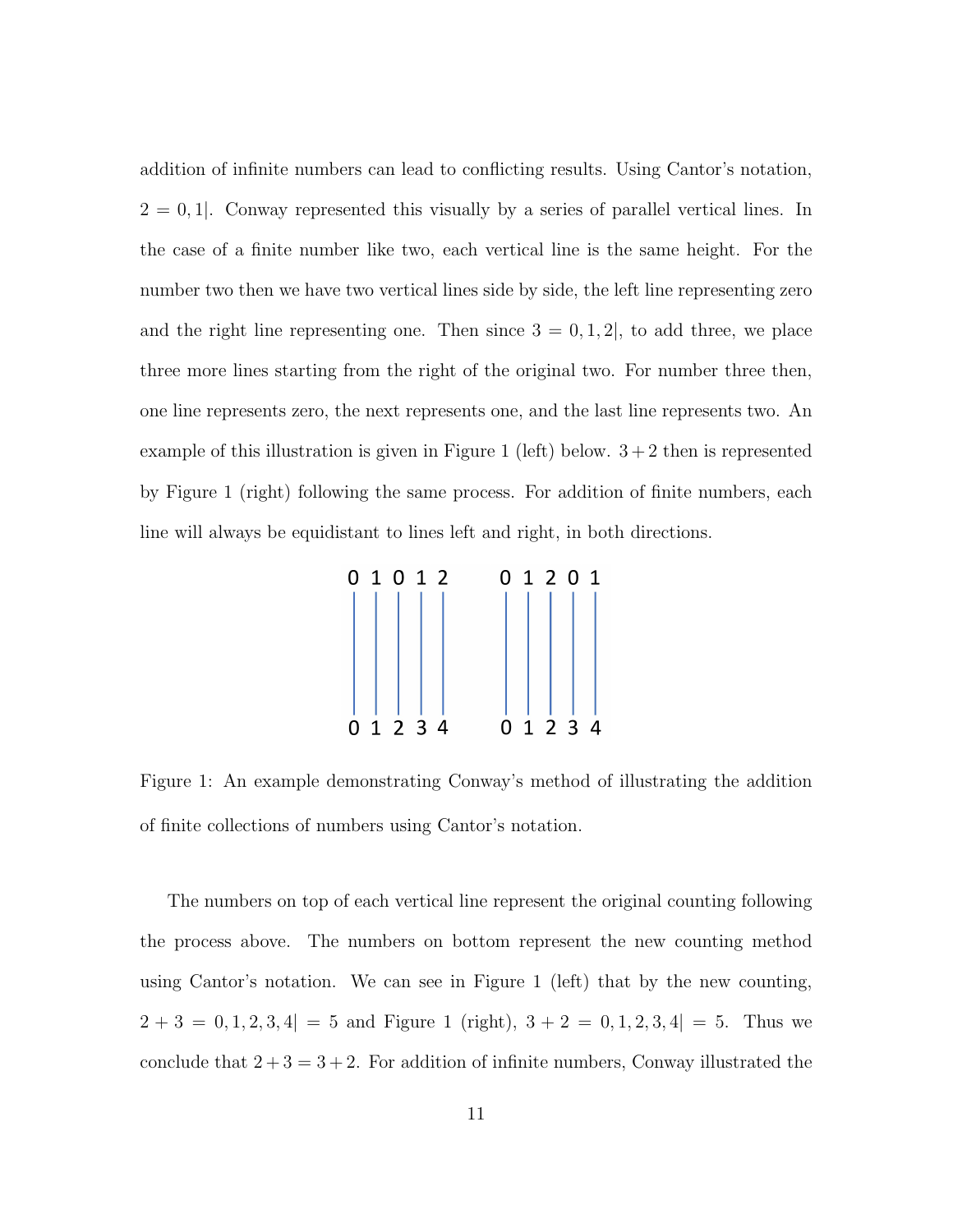process in a similar manner except that for each subsequent number, the height of the line becomes shorter and the distance between lines lesser. The pattern creates the shape of a right triangle. This concept is illustrated below in Figure 2.



Figure 2: Conway's method of visualizing an infinite collection of numbers.

Consider addition using ordinals such as  $1 + \omega$ . By following Conway's visual method, given below in Figure 3, we see in the new counting that  $1 + \omega = \omega$ . This is a contradictory result as we know that  $\omega + 1 > \omega$ . So we have that  $1 + \omega \neq \omega + 1$ . [8]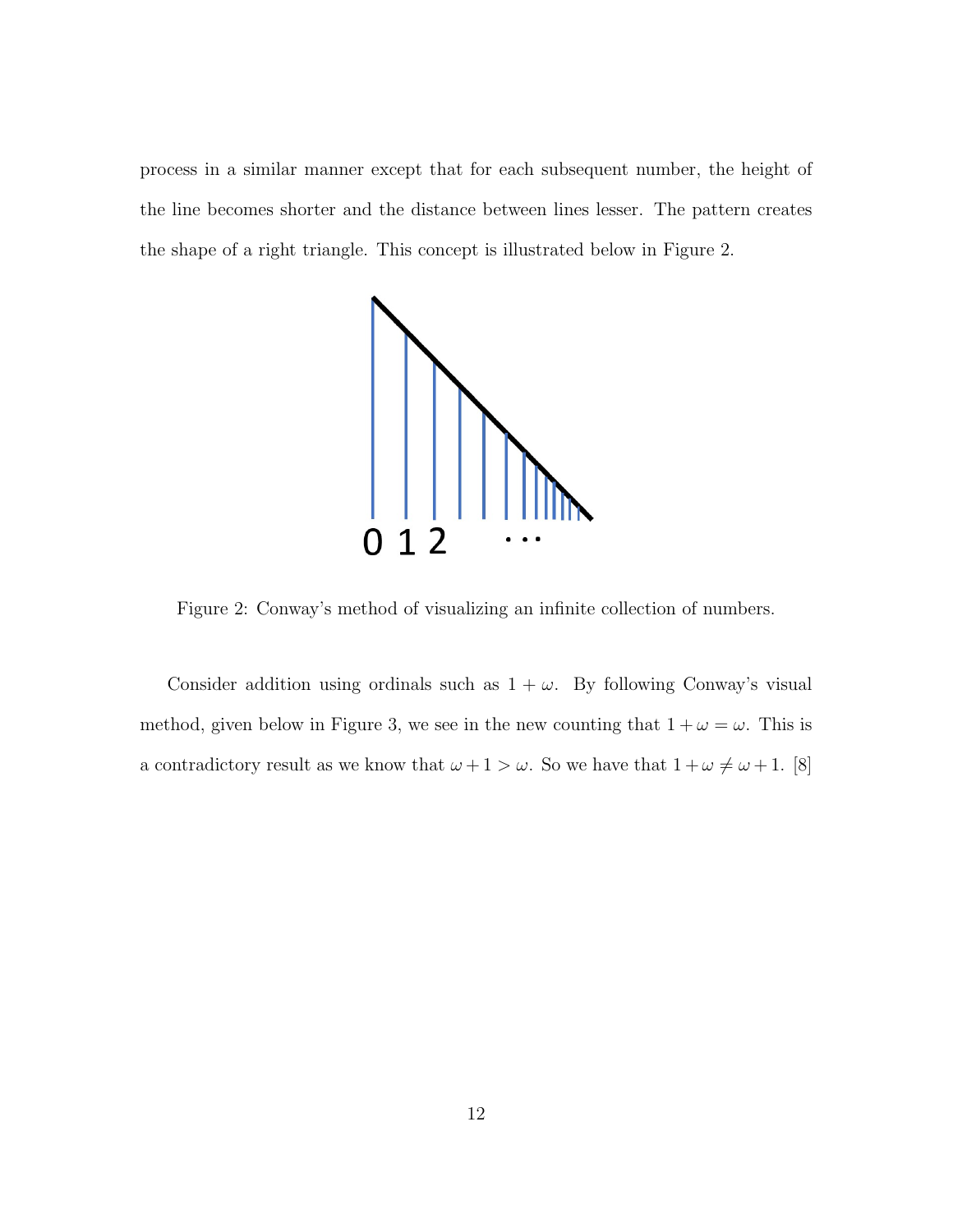

Figure 3: Conway's method to determine  $1 + \omega$ .

Cantor posited that there were an infinite number of ordinal numbers, a result that was proved decades later by one of Cantor's students, Ernst Zermelo, who developed a principle called the axiom of choice. [30] The axiom of choice, according to Conway, says that "if you have any collection of nonempty sets of things, you can make a new set by choosing just one from each set of the given collections." [8] To counter the fact that using the ordinal numbers to count the same set in different ways can often give contradictory results, Cantor developed the cardinal numbers. In the cardinal numbers, counting a set in different ways always gives the same result. This is because, by definition, two collections  $A$  and  $B$  have the same cardinal number only when there exists a one-to-one correspondence, or a bijection, between them [24]. A bijection is a function mapping that is both an injection and a surjection. An *injection* is defined as a function mapping A to B, such that for  $a_1, a_2 \in A$ , where  $a_1 \neq a_2$ ,  $f(a_1) \neq f(a_2)$ . A surjection is a function mapping A to B such that for all  $b \in B$ ,  $\exists a \in A$  such that  $f(a) = b$  [19]. Using Cantor's notation, Conway defined a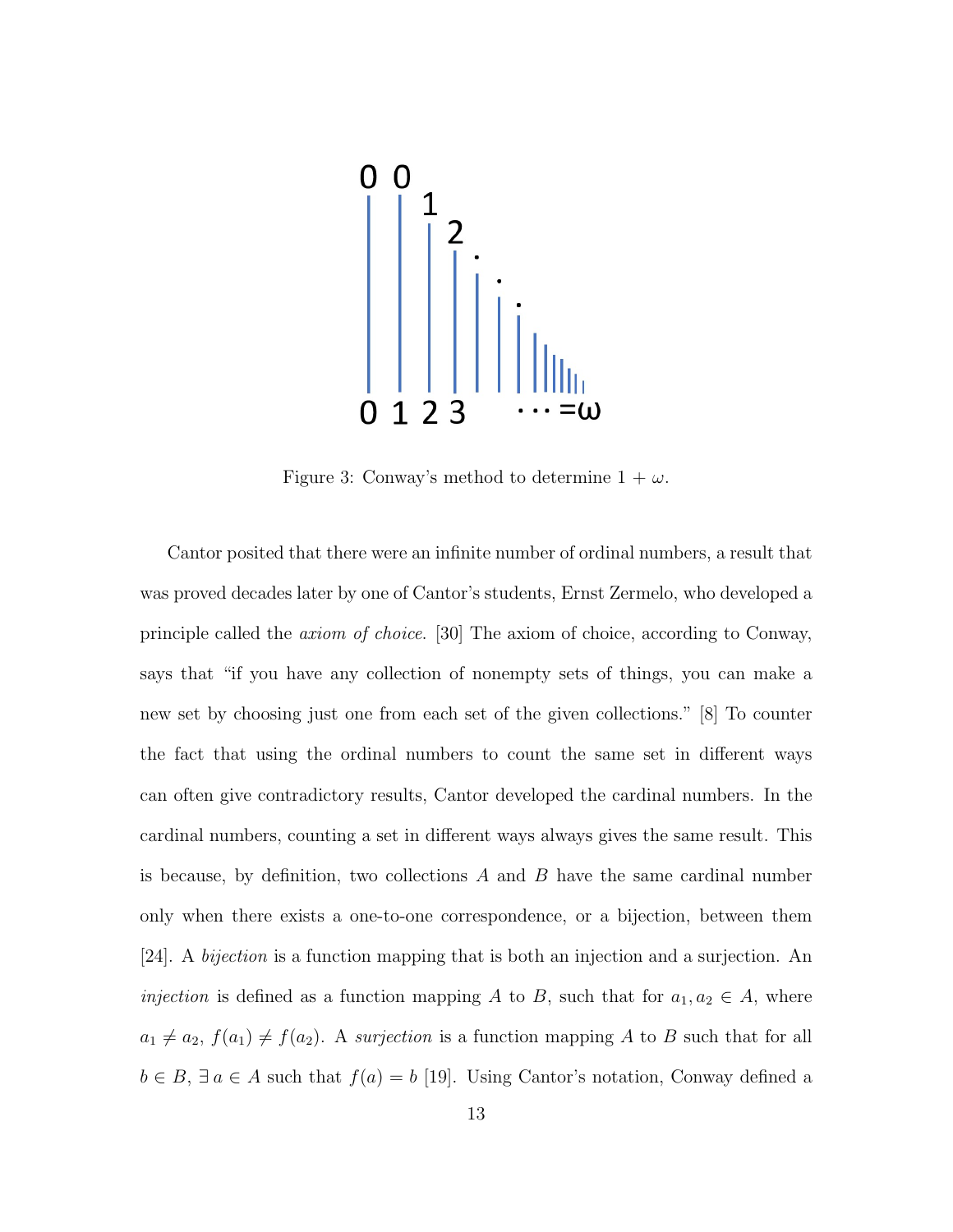surreal number by starting with a collection of numbers  $A = a, b, c, d, e, f, \dots$  where  $a < b < c < d < e < f < \cdots$ . Then  $g \in a, b, c, \ldots, |d, e, f, \ldots$  is the simplest number strictly greater than all numbers in the collection  $B = a, b, c, \dots$  and strictly less than all the numbers in the collection  $C = d, e, f, \ldots$ . Conway further illustrated the concept of simplest by a game that appears in The Book of Numbers. Suppose a game is played between two players, Left and Right. The game begins by players selecting any number q. The number selected is agreed upon by both players as the starting point for the game. The game takes place as a series of single moves. One player begins from  $g$  to any number such that it belongs to a particular collection. The rules require that moves from any number to an element  $b \in B$  are legal only for Left, and moves from g to an element  $c \in C$  are legal only for Right. Suppose both players have agreed upon an initial  $g$  and that Left will make the first move. Left moves from  $g$  to  $b_i$ . Left's turn is now over and Right will make a move beginning at  $b_i$  where Left ended their move. Right can move to any element  $c_j$ . After Right moves to  $c_j$  their move is finished. The game continues until neither player can make a legal move. Whichever player completes the last legal move is the winner, and the number that is the final move is the simplest number strictly greater than all of the numbers in  $B$  and strictly less than all of the numbers in  $C$ . Note that each number moved to can also be defined as the simplest number between two collections [8]. The surreals differ from the real numbers in that between any two real numbers, there is always another real number, their average. The surreal numbers are as of now a pure mathematical idea and have yet to be found in any applied mathematics case, though Conway's Princeton colleague Peter Sarnack and others suggest they will find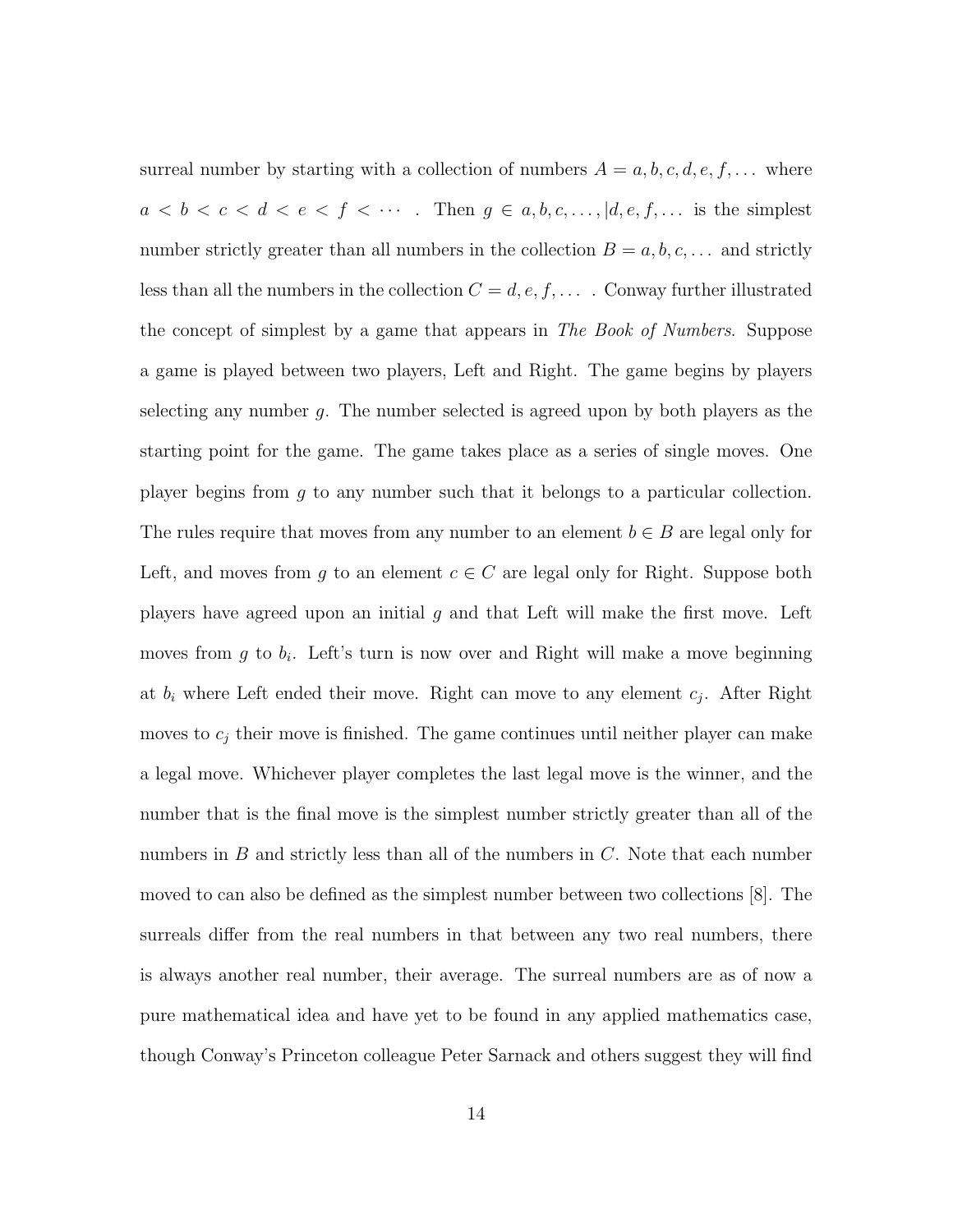applications in the future [25].

Shortly after, in 1970, Conway published an article on knot theory titled "An Enumeration of Knots and Links, and some of their Algebraic Properties" [4]. One of his numerous findings became known as the Conway notation. Conway notation became a powerful tool in determining the construction of knots using building blocks called tangles and applying a numbering system to their construction. Conway identified tangles by developing the Conway sphere. He also discovered an alternative to the standard Alexander polynomial for determining the inequality of knots. This knot invariant became known as the Conway polynomial. Knots, tangles, and other knot theory definitions are given in Sections Two and Three. Knot theory is part of the mathematical area called topology. This article marked Conway's first publication in knot theory [25].

Perhaps Conway's most famous development is his version of a single player game called The Game of Life. The game involves an infinite grid and pieces of two colors. The squares within the grid are called cells and the pieces, usually represented as circles, will inhabit the cells throughout the game. A cellular automaton is a model of computation that evolves in a discrete way. The ideas behind Conway's Game of Life originated from earlier work in simulating cellular automata by mathematicians such as John von Neumann and Stanislaw Ulam. The two distinctly colored pieces are used to represent a cell as being either live or dead. Each cell will either be live or dead, indicated by the single colored piece contained within the cell. Every cell in the grid will contain a piece. A single live cell or a collection of two or more live cells and their live neighbors (i.e. cells sharing an edge or vertex) are called an organism.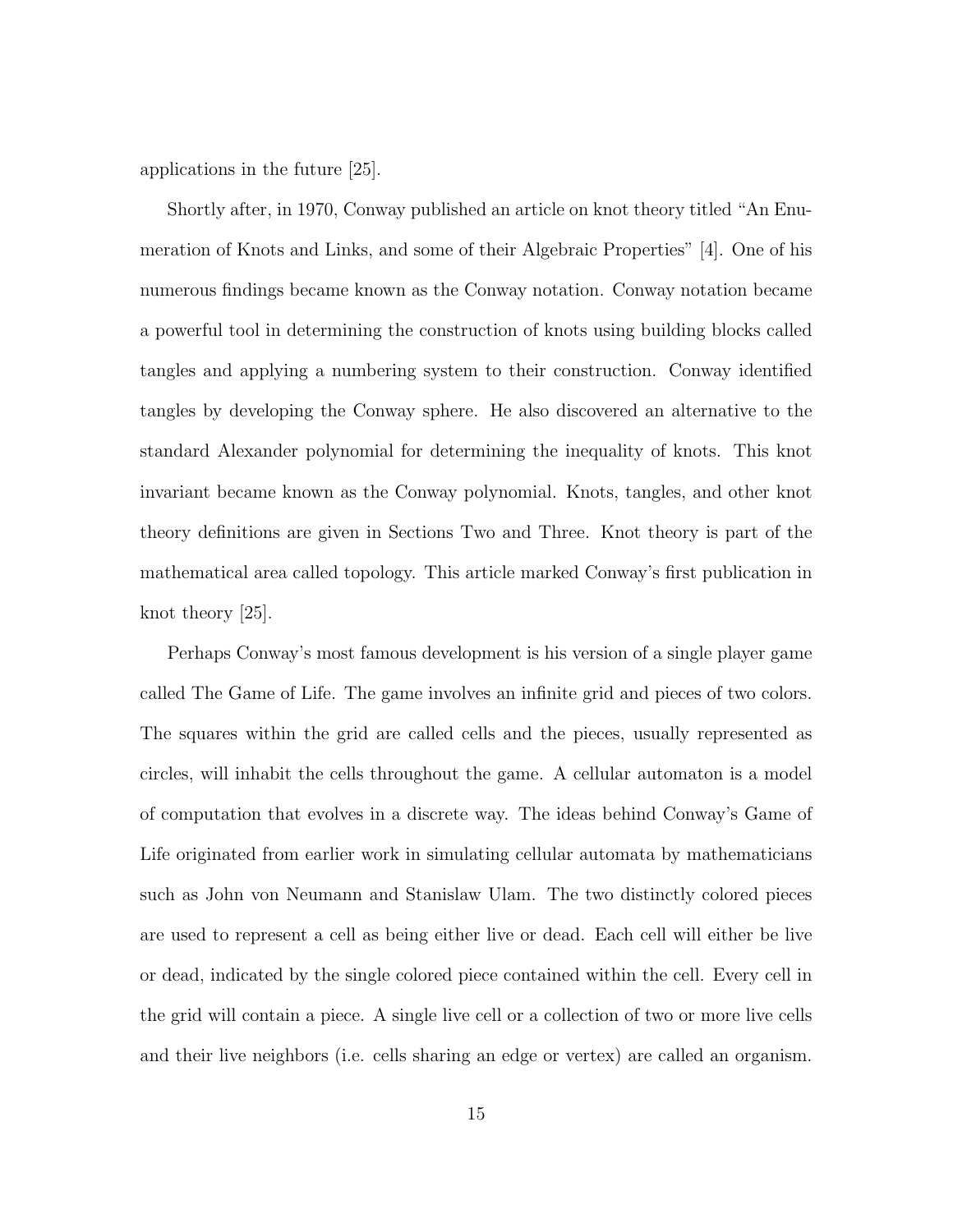The game takes place over a series of discrete moves. The initial configuration of live and dead cells represents time  $t = 0$ . The base game has three rules: the birth rule, the death rule, and the survival rule. The birth rule says that if at a time  $t$  a cell is dead and that cell has three live cell neighbors in any direction, then at time  $t + 1$ that cell becomes live. A live cell will become dead per the death rule if it has only one or no live cell neighbors, or if it has four or more live cell neighbors. If at time t a live cell has two or three live cell neighbors, then that cell will stay live at time  $t + 1$ per the survival rule. Conway's version of The Game of Life follows the three basic rules plus an additional three rules. The fourth rule is that there should be no initial pattern for which a simple proof can devise a way for the cell population to grow without limit. The fifth rule states that there should be initial patterns that appear to grow without limit, and the sixth rule states that there should be a simple initial pattern that grows and changes for a considerable period of time before coming to an end in one of three possible ways. Those ways are that the organism fades away completely, settles into a stable configuration, or enters into an oscillating phase in which the live cells repeat an endless cycle of two or more time periods. The game does not have any official end point, and so provides an open ended experience with unlimited possibilities for cellular development. [15].

Conway received a full professorship in 1989 after publishing the ATLAS, a detailed collection of finite simple groups, which he coauthored with several other mathematicians [5]. The ATLAS required a decade of work and was the result of the largest collaborative effort in the mathematics community as of its publication.<sup>2</sup>

<sup>2</sup>Roberts, Siobhan, Genuis At Play: The Curious Mind of John Horton Conway, Bloomsbury USA, 2015, 261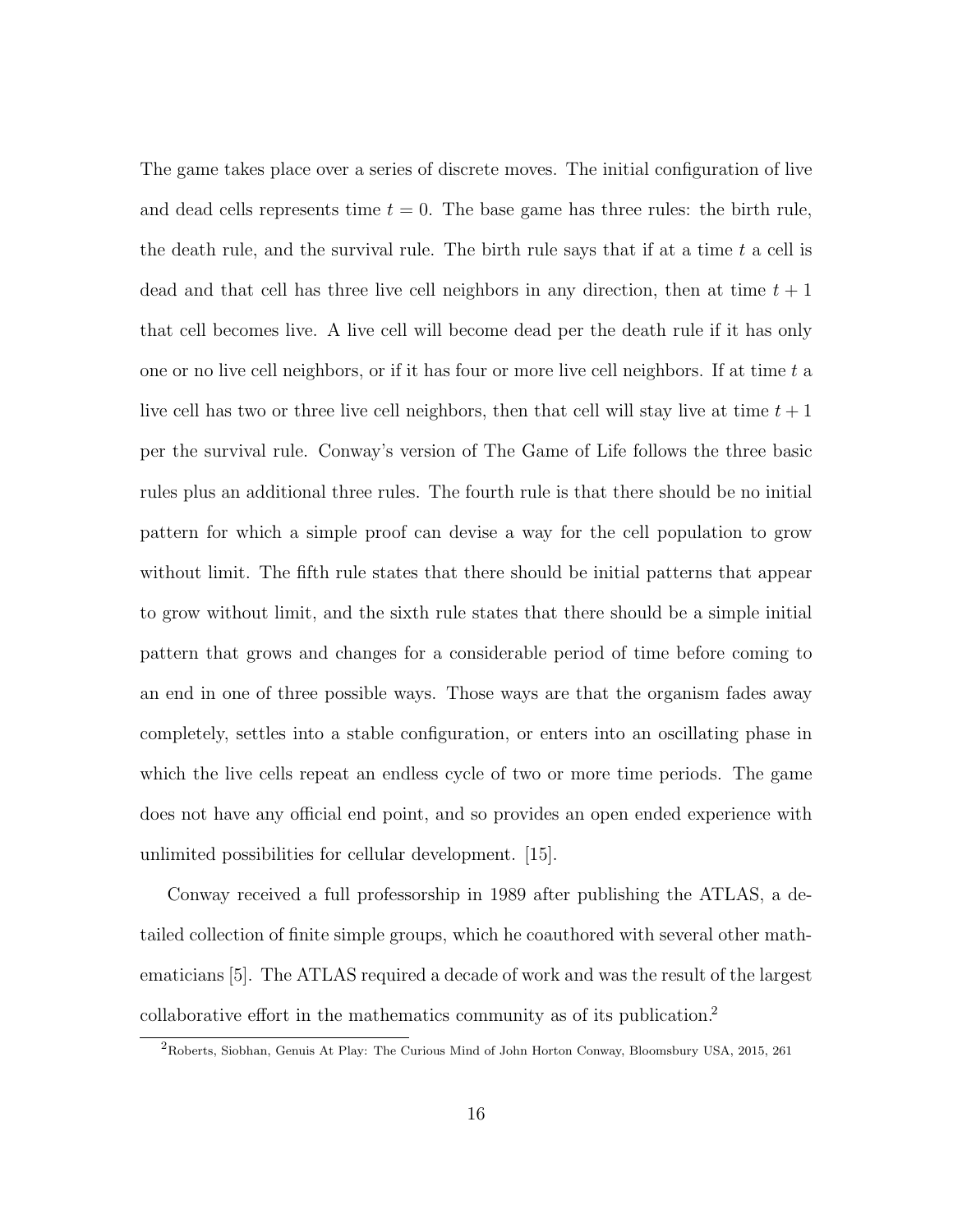#### 1.4 Princeton and Later Career

Shortly after the publication of the ATLAS, Conway accepted an invitation to give a talk at Princeton. After his concluding remarks, the chair of the university's mathematics department, Elias Stein, asked Conway about his future at Cambridge. He offered him a position at Princeton, a full time position. Conway accepted a visiting professorship for the 1986-87 academic year which would turn into a full professorship. After three decades at Cambridge, Conway would spend his remaining years at Princeton.

Conway struggled initially to find his place at Princeton. His first year was given to teaching foundational mathematics courses to undergraduates and later to graduate students. In his second year, a colleague of Conway's, William Thurston, approached Conway about his work in group theory. Thurston had been conducting research on the crystallographic groups. He had developed a topological approach to the subject and on telling Conway his ideas they became fast friends. Conway and Thurston, along with their colleague Peter Doyle, began work on strengthening the pedagogy within Princeton's math department [25]. They began co-teaching a course that utilized some of the pedagalogical techniques mathematician David Hilbert had developed in his work "Geometry and the Imagination," namely giving students a non-constrained approach to problem solving [18]. Later on Thurston became one of the leading topologists of the twentieth century, thanks to his work on hyperbolic structures on 3-manifolds [29].

In April of 1992, Conway was elected a Fellow of the American Academy of Arts and Sciences for his work in mathematics and education. Conway retired from Prince-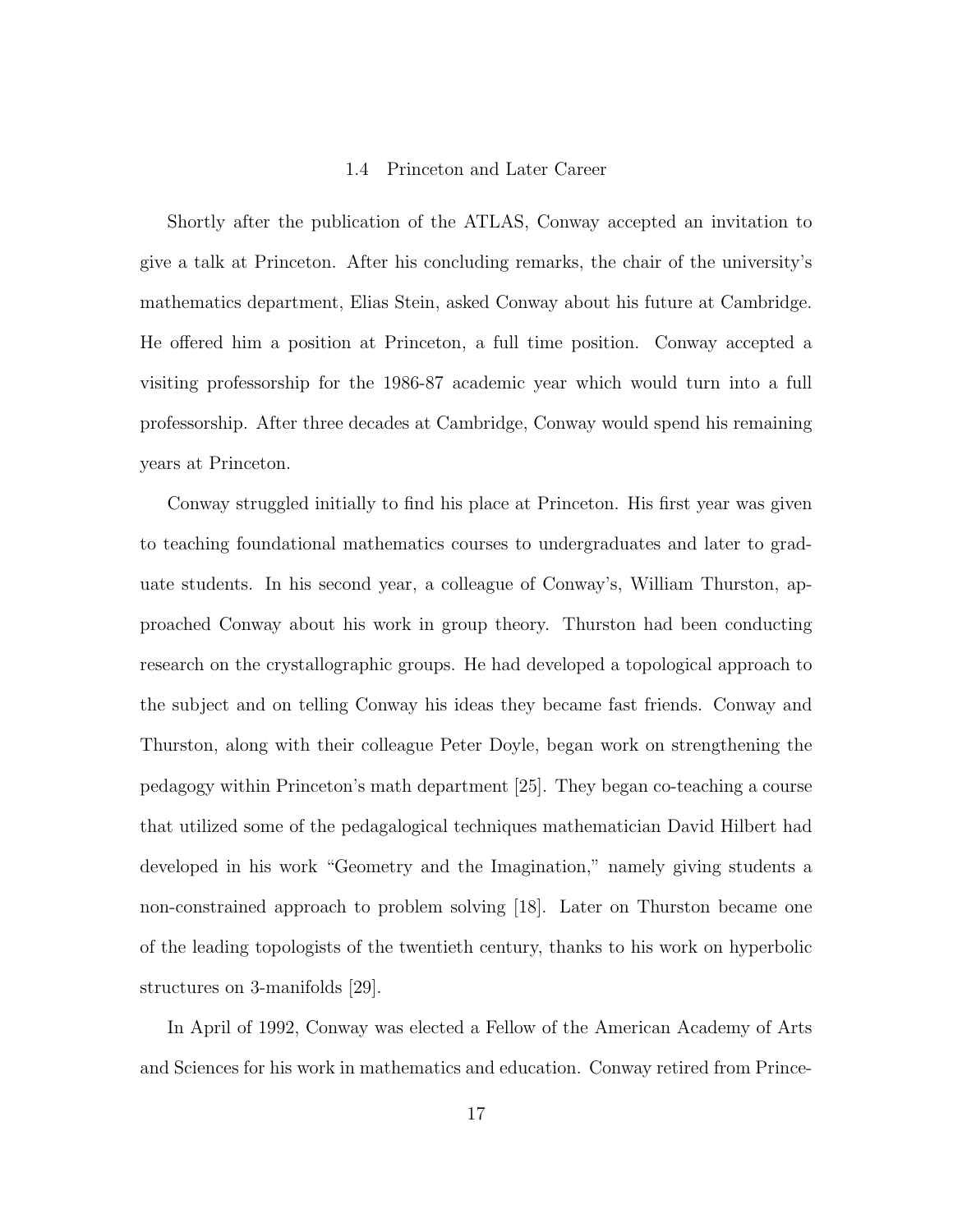ton in the early 2010s. He still gave the occasional visiting lecture, but had largely settled into a life of reflection. He had spent five decades studying mathematics and left behind a number of contributions. He died in 2020 from complications of COVID-19 at the age of 82 [25].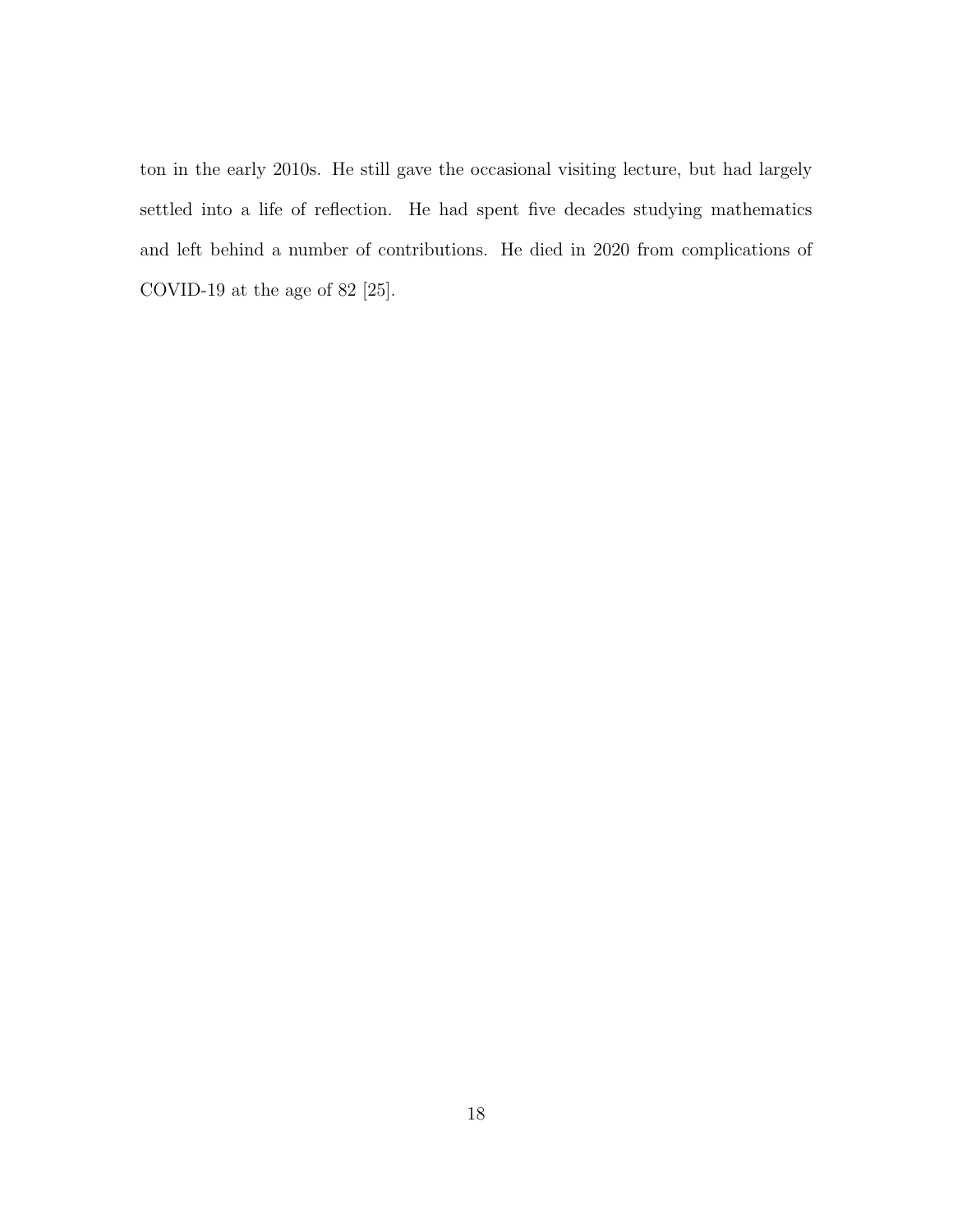#### 2 KNOT THEORY PREREQUISITES

## 2.1 Topology

Knot theory lies in the mathematical field of topology [21]. To understand the mathematical properties of knots, one must first understand some basic concepts in topology. A fundamental problem in topology involves determining whether two spaces are homeomorphic [13] [23]. To define a homeomorphism, we must define some topological spaces. The set of all ordered triples of real numbers is called 3-space, or  $\mathbb{R}^3$  [28]. The *n*-sphere, or *n*-dimensional sphere, is the unit sphere in  $\mathbb{R}^{n+1}$  [17]. A circle is a 1-sphere in  $\mathbb{R}^2$  and the shape commonly called a *sphere* is a 2-sphere in  $\mathbb{R}^3$ . An open ball of radius r and center p is the set of all points whose distance from p is strictly less than r. It is that strictly less than that makes the ball open. If we said less than or equal to the ball would be closed. A set is called open if every point in the set is contained in an open ball inside the set. We can determine that two spaces are homeomorphic if there exists a continuous function with a continuous inverse mapping one space onto the other. A function  $f$  is said to be *continuous* if the inverse image of an open set is open. Let X and Y be two topological spaces. Then let  $f: X \to Y$ be a bijection. If both the function f and the inverse function  $f^{-1}$ :  $Y \to X$  are continuous, then  $f$  is called a *homeomorphism* [23]. In knot theory, knots exist in ambient space. Ambient space is the space surrounding a mathematical object along with the object itself. The ambient space in knot theory in three dimensions is given by  $\mathbb{R}^3$  or  $S^3$ . When considering  $\mathbb{R}^3$ , if we add a point at infinity, then a process called one point compactification will give  $S^3$ , that is,  $S^3 = \mathbb{R}^3 \cup \{\infty\}$ . Because knots are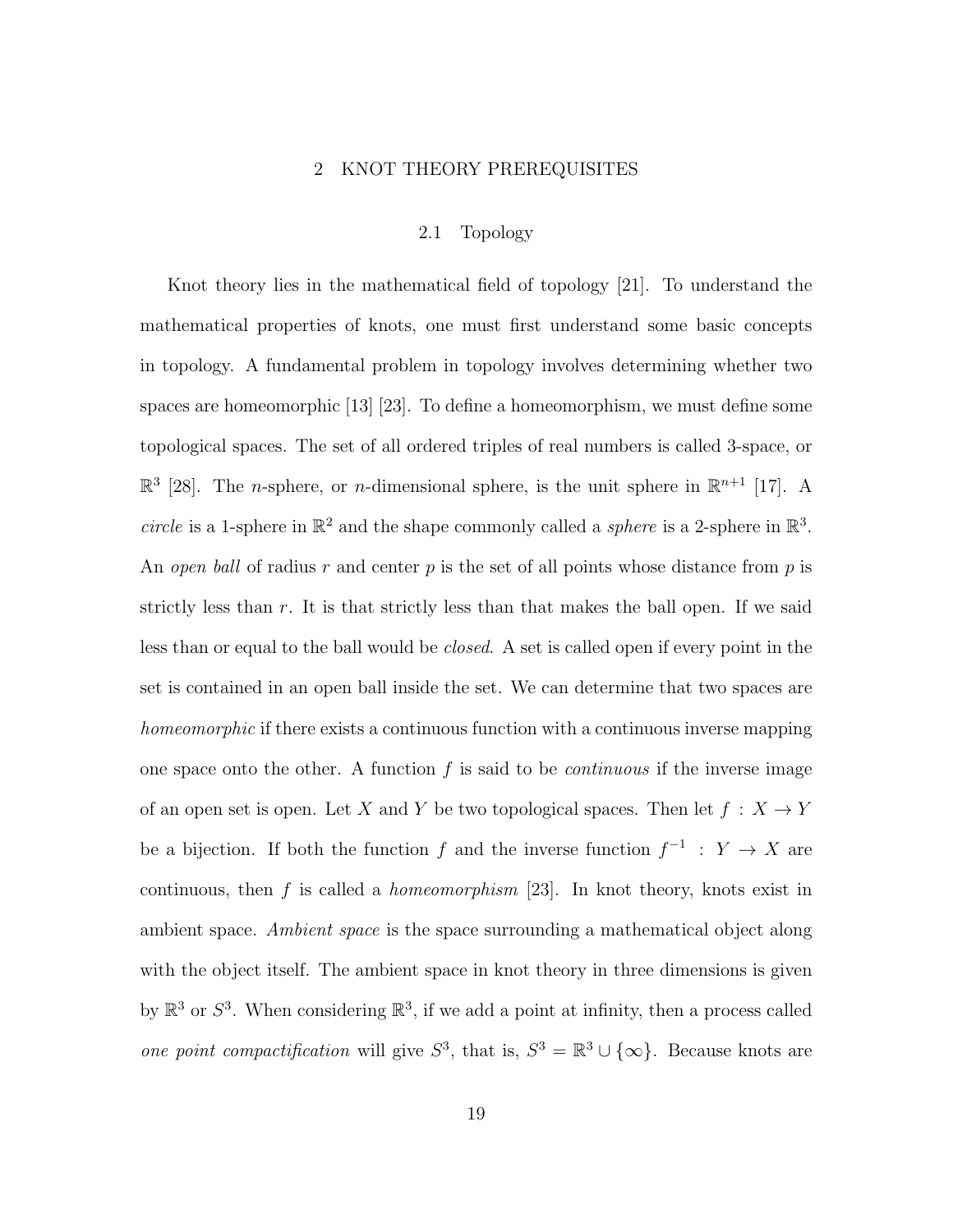closed and bounded, it does not matter which of these two spaces,  $\mathbb{R}^3$  or  $S^3$ , we use for the ambient space. The difference between them is that  $S<sup>3</sup>$  has an additional point denoted as  $\infty$ . Knots need not pass through this additional point. Therefore, if two knots are equivalent in  $S^3$  then they are also equivalent in  $\mathbb{R}^3$ , and vice versa.

Consider two distinct points  $p$  and  $q$  in three-dimensional space. We denote a line segment joining the two points as  $[p, q]$ . Now consider an ordered set of n distinct points, given by  $(p_1, p_2, \ldots, p_n)$ . The union of the line segments  $[p_1, p_2], [p_2, p_3], \ldots, [p_{n-1}, p_n]$ and  $[p_n, p_1]$  is called a *polygonal (or piecewise linear) curve*. A piecewise linear curve is said to be closed if there exists a line segment from  $p_n$  to  $p_1$ . If each line segment intersects exactly two other segments only at their end points, then the curve is called a simple curve. Simple closed curves will be used to define knots. [22]

## 2.2 Knot Theory Definitions

A link L of m components is a subset of  $S^3$  (or of  $\mathbb{R}^3$ ) that consists of m disjoint, piecewise-linear simple closed curves. A link of one component is a knot.

We say  $L$  is in three-dimensional space, but when considering an image of  $L$  we determine a projection of L into two-dimensional space. Links are often considered as a set of simple closed curves, though links can also be determined using polygons with many short sides that are arbitrarily close to the curve. Consider a triple  $(x, y, z)$  in three-dimensional space and a pair  $(x, y)$  in two-dimensional space. A function that maps  $(x, y, z)$  to  $(x, y)$  is called the *projection map*. The image of L under the projection map is called the *projection of L.* A link projection is called a *regular projection* if no three points on the link project to the same point, and no vertex projects to the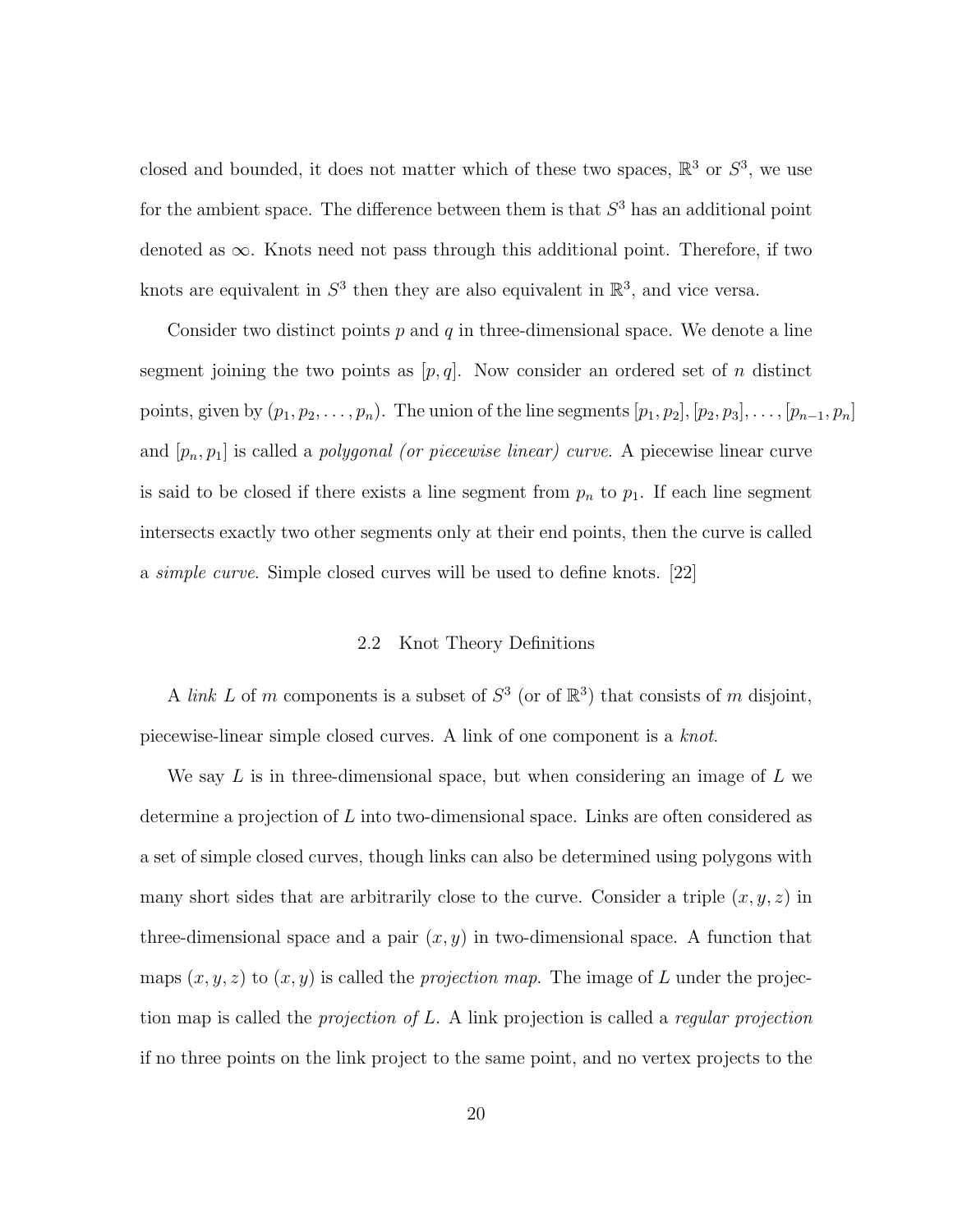same point as any other point on the link. Regular projections guarantee that no information about a link has been lost, provided we indicate at each double point of the projection which segment is higher and which is lower. The higher segment is called an overcrossing, the lower an undercrossing. An example of a knot projection that is not regular is given in Figure 4 (right) below. Figure 4 demonstrates the usefulness of regular projections in link diagrams. If the left knot were rotated slightly, we would lose information about the projection. In this example, we would lose information on one of the simple closed curves.



Figure 4: An example of a regular and non-regular knot projection.

A link that is projected onto 2-space (i.e. two-dimensional space), loses information on its overcrossings and undercrossings. Then to illustrate crossings, over and undercrossings are represented by breaks in the curves. Note in Figure 5 (right) below, a diagram of the trefoil knot, that some curves have breaks while others do not. A curve that has a break before a crossing indicates that the curve crosses under the other curve while the other curve crosses over. We note the alternating over and undercrossings of the strands. A knot is called the *unknot* if it is equivalent to a knot whose diagram has no crossings. A diagram of the unknot is given in Figure 5 (left).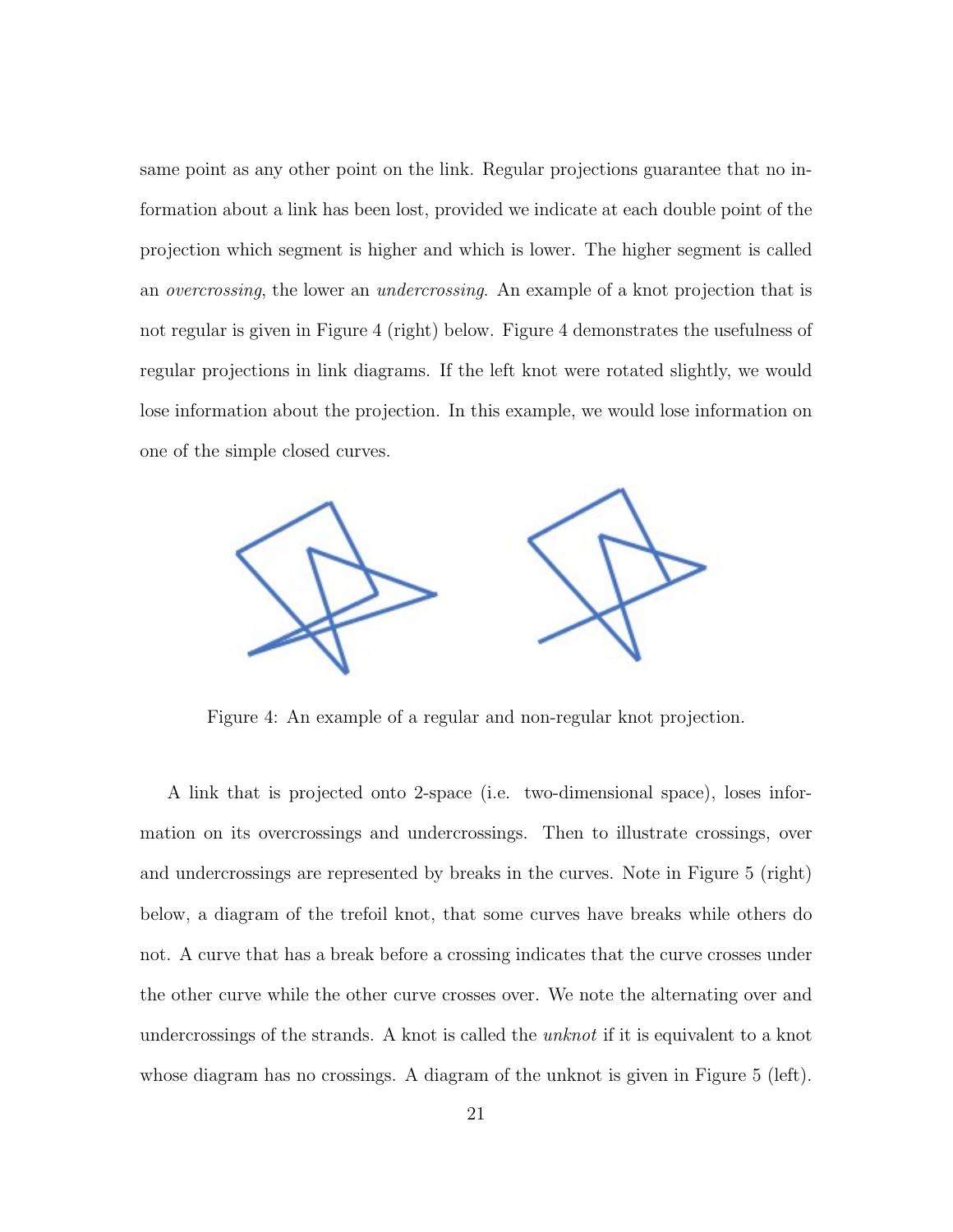

Figure 5: An example of knot diagrams of the unknot & trefoil knot.

Consider a link T. T is said to be tame if it has a diagram with finitely many crossings. Consider the case that  $T$  does not have a diagram with finitely many crossings. If every diagram of T has infinitely many crossings it is called wild.

Reidemeister moves allow for manipulations of a knot diagram that result in equivalent knots. The three types of Reidemeister moves are given in Figure 6 below [21].



Figure 6: A diagram that illustrates the Reidemeister moves.

In 1926, Kurt Reidemeister proved that given two distinct projections of the same knot, by utilizing the Reidemeister moves and planar isotopies, we can without loss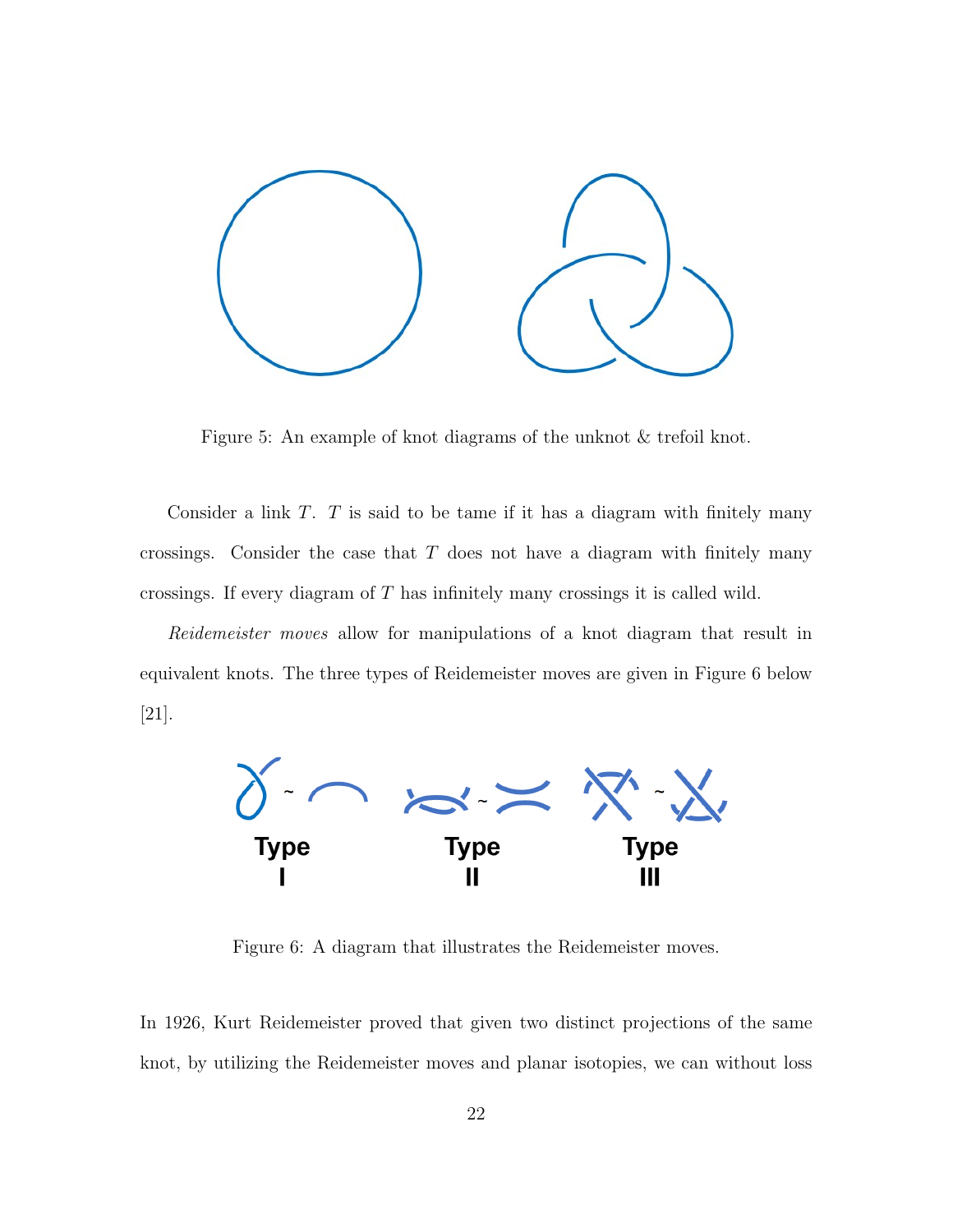of generality arrive at one projection from the other. A planar isotopy of a knot projection is a continuous deformation of the plane onto which it is projected. The result is achieved by using a homeomorphism of the plane, which is a continuous mapping of the plane onto itself which sends a regular diagram to another regular diagram. An example is given in Figure 7 below [1].



Figure 7: A diagram of the Reidemeister moves and distinct projections from Adams. (1994, p. 14)

An invariant is a well-defined mathematical entity such as a number, a polynomial, or a group. Invariants are useful in knot theory to demonstrate that two knots are not homeomorphic. Reidemeister moves can be used to determine certain knot invariants. [1].

In 1969, Conway devised a link invariant called the Conway polynomial (related to another polynomial called the *Alexander polynomial* of a link) which can be calculated using a skein relation. A *skein relation* gives an equation which relates the polynomial of a link to the polynomial of links obtained by changing the crossings of the projection of the original link. Simple closed curves are given by a union of line segments such that each segment intersects exactly two other segments only at their endpoints. This set of intersections gives a set of vertices of the link. We apply a direction on the set of vertices of each component of a link by putting an arrow on it.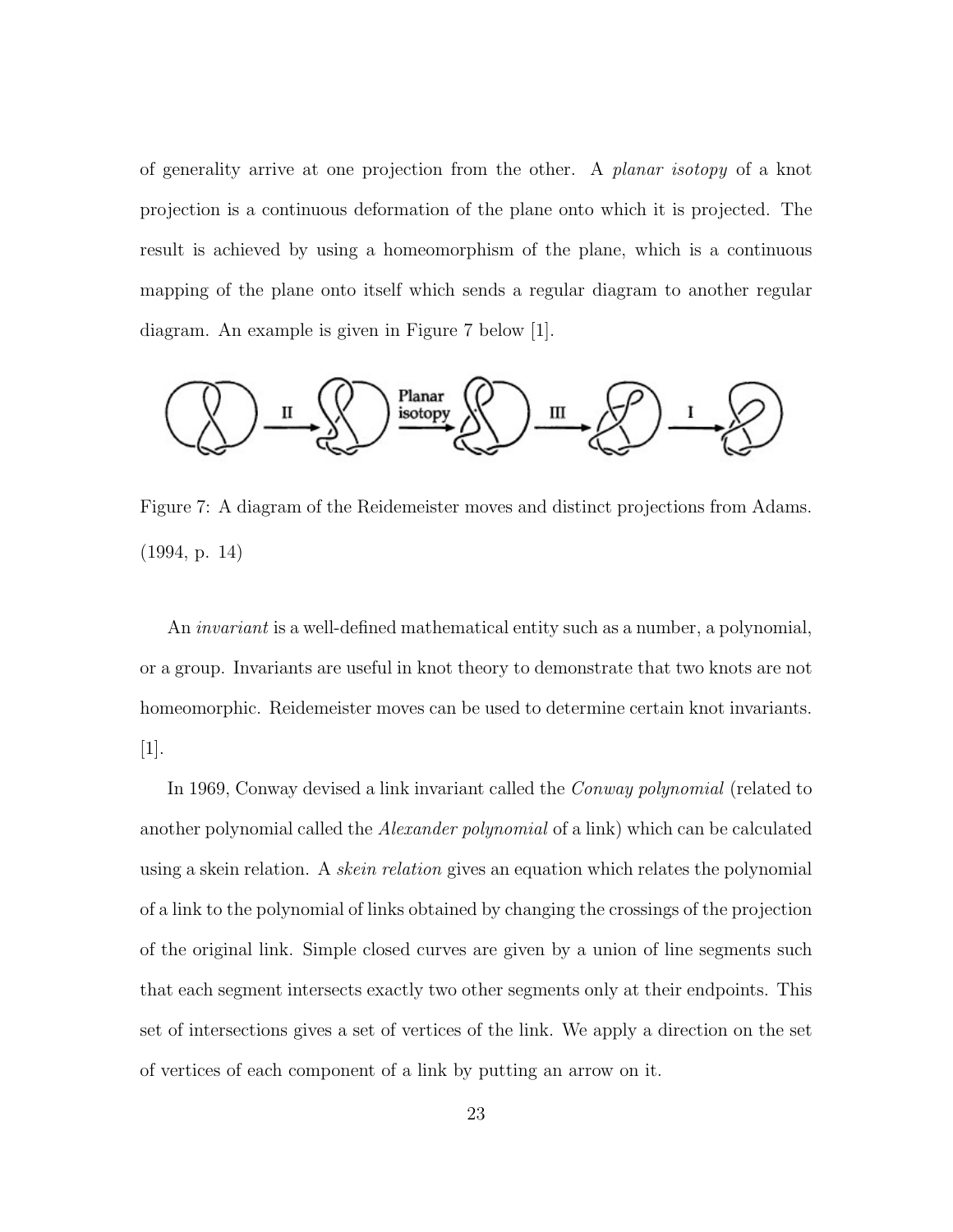A skein relation is an equation that utilizes the orientation of curves as they cross to define positive, negative, and zero crossings. Consider a diagram of an oriented link L. If, in a small neighborhood of a crossing, the orientation of two curves meeting at a crossing shows one curve passing over the other curve from left to right, then that crossing is positive, denoted  $L_{+}$ . If the orientation shows one curve passing over the other from right to left, that crossing is negative, denoted  $L_-\$ . If the diagram near a crossing is redrawn, so the two curves keep their orientation but no longer crossing, the resulting diagram is denoted  $L_0$ . A diagram for a skein relation is given in Figure 8 below.



Figure 8: A diagram of a skein relation.

Note that in changing from  $L_+$  to  $L_0$ , the direction of the arcs is preserved. Consider a skein relation of the trefoil knot, denoted as  $K$  and given in Figure  $9$ below.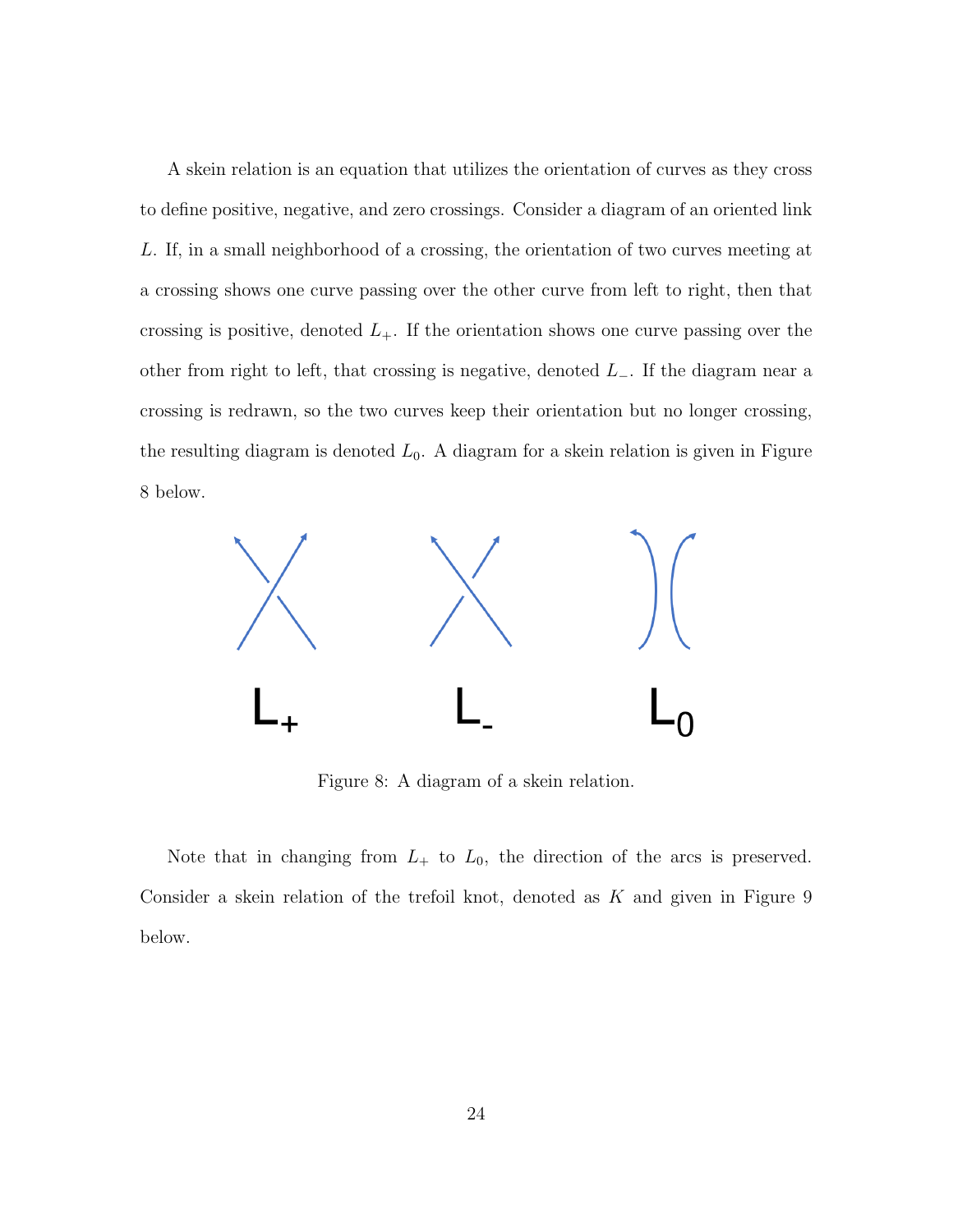

Figure 9: A skein relation of the trefoil knot.

By utilizing Reidemeister moves, we note that  $K_-\,$  unravels to the unknot.  $K_0$  is called the Hopf link.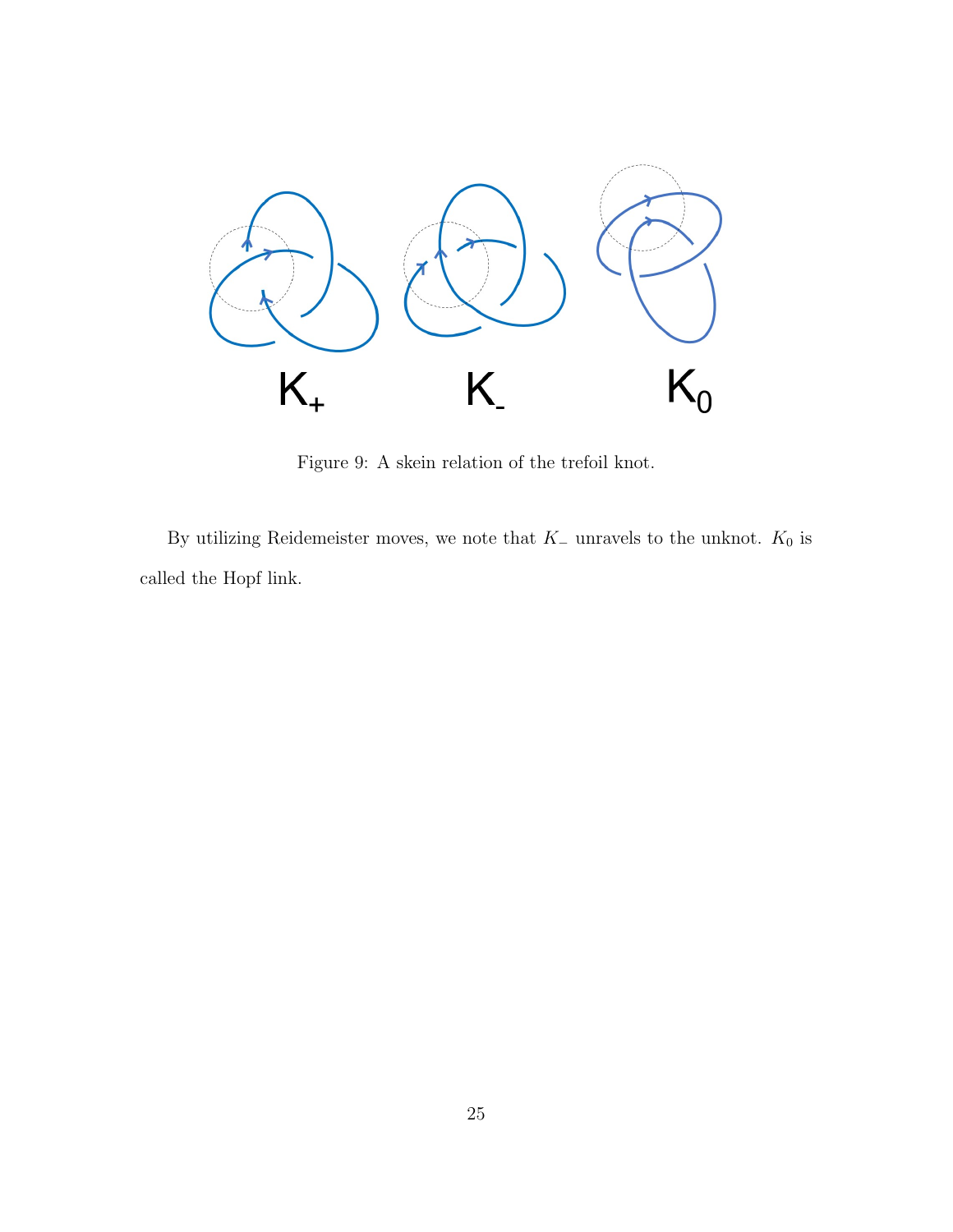#### 3 CONWAY'S CONTRIBUTIONS

#### 3.1 Conway Polynomial

The Conway polynomial, a polynomial with integer coefficients, is a link invariant that provides an alternative to the Alexander polynomial. Although two links can have the same Conway polynomial, it does not necessarily indicate that they are homeomorphic. However if two links have different Conway polynomials, they cannot be homeomorphic. The Conway polynomial can be useful in determining chiralities for knots. Consider an oriented knot  $K$ . By reversing the orientation of  $K$ , we get another oriented knot called its *reverse*, denoted  $K<sup>r</sup>$ . If K is equivalent to  $K<sup>r</sup>$  using Reidemeister moves, it is called reversible. Changing all of the crossings of K yields the *mirror image* of K, denoted  $K^m$ . If K is equivalent to  $K^m$  using Reidemeister moves, it is called *amphicheiral*. If we were to change all of the crossings of  $K$  and reverse its orientation, we would obtain  $K^{rm} \equiv K^{mr}$ . If K is equivalent to  $K^{rm}$ , it is called negative amphicheiral.

The Conway Polynomial of the unknot equals one. The Conway polynomial for an oriented knot K, denoted  $\nabla_K(z)$ , is calculated using the skein relation formula  $\nabla_{K_+}(z) - \nabla_{K_-}(z) = z \nabla_{K_0}(z)$ , or equivalently,  $\nabla_{K_+}(z) = z \nabla_{K_0}(z) + \nabla_{K_-}(z)$ . For an oriented link, replace K by L. For the unknot, denoted U, we have that  $\nabla_U(z) = 1$ . A link is called *splitable* if, after suitable Reidemeister moves, there is a plane in  $\mathbb{R}^3$ so that not all of the components of the link are on the same side of the plane. The Conway polynomial of an oriented link  $L$  has the property that if  $L$  is a split link, then  $\nabla_L(z)=0$ .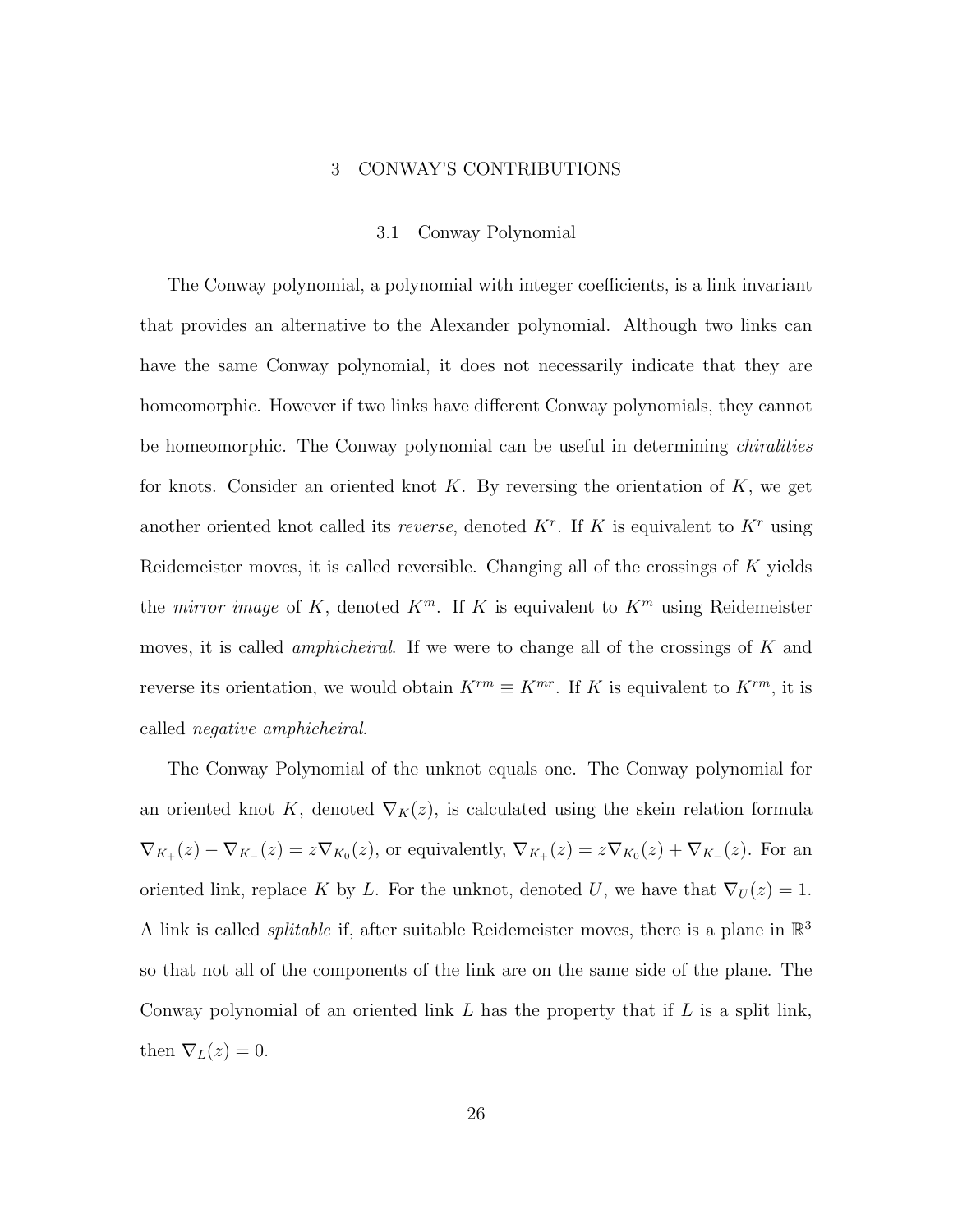We will calculate the Conway polynomial for the trefoil knot as follows: Let K denote the trefoil knot. It was previously noted that by utilizing Reidemeister moves,  $K_-\,$  unravels to the unknot. Then by Conway's skein relation formula, we have  $\nabla_{K_+}(z) = z \nabla_{K_0}(z) + 1$ . We must next determine the Conway polynomial for the Hopf link, which we will denote as H. Note,  $K_0 \equiv H$ , which gives that by Conway's skein relation formula,  $\nabla_{K_0}(z) \equiv \nabla_H(z)$ . We give a skein relation of the Hopf link in Figure 10 below.



Figure 10: A skein relation of the Hopf link.

Now we have that  $\nabla_{H_+}(z) = z \nabla_{H_0}(z) + \nabla_{H_-}(z) = z$ . This is because  $H_0 \equiv U$  and thus  $\nabla_{H_0}(z) \equiv \nabla_U(z) = 1$ . And  $H_+$  is a split link, giving that  $\nabla_{H_+}(z) = 0$ . By this then the Conway polynomial for the trefoil knot is given by  $\nabla_{K_+}(z) = z \nabla_{K_0}(z) + 1 =$  $z\nabla_{H_0}(z) + \nabla_{H_{-}}(z) + 1 = z^2 + 1.$ 

#### 3.2 Alexander Polynomial

A Laurent polynomial differs from an ordinary polynomial in that where ordinary polynomials cannot have negative powers of the variable, a Laurent polynomial may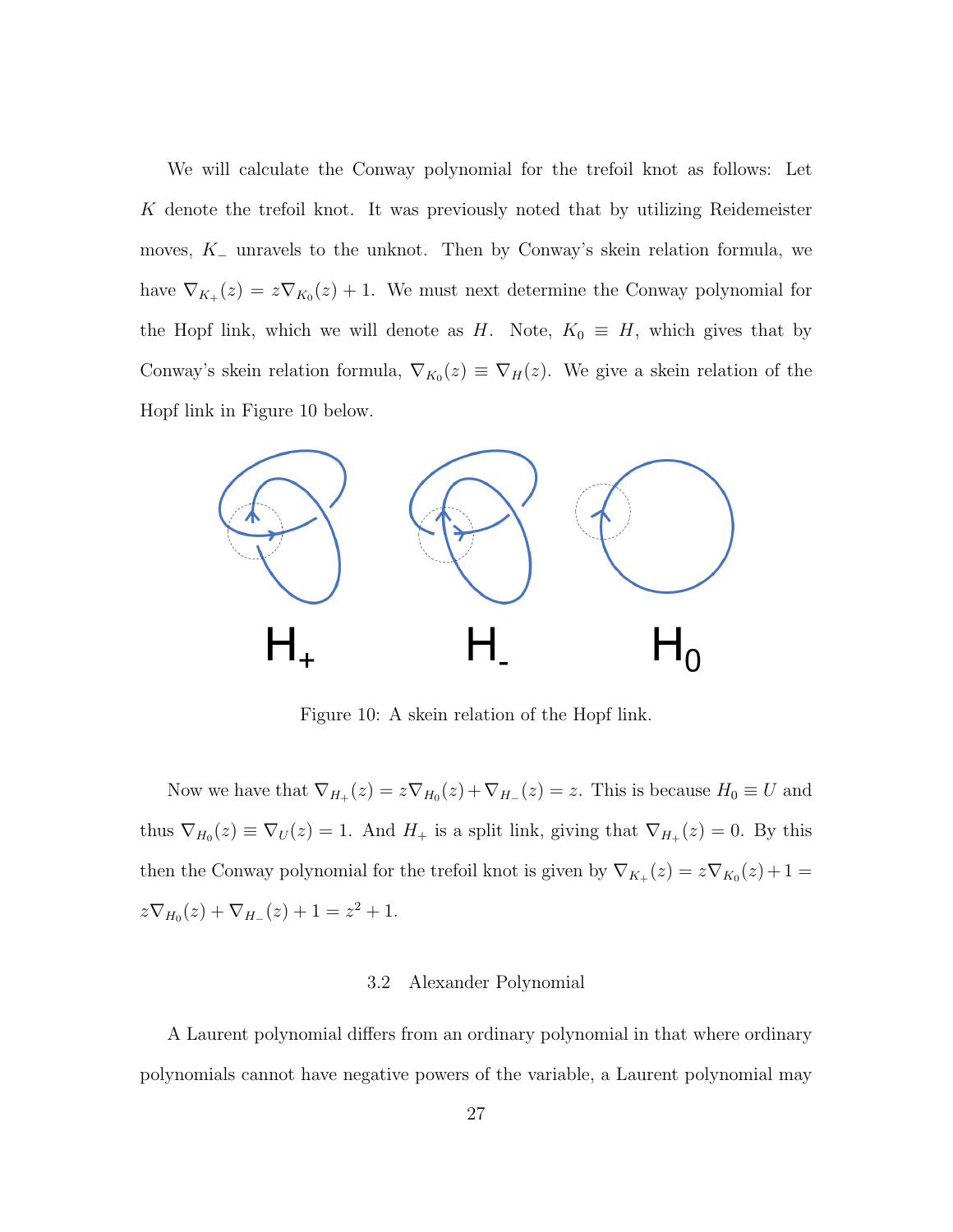have negative powers. For an oriented link L, the Alexander polynomial of L, denoted  $\Delta_L(t)$ , is a Laurent polynomial associated with the link in an invariant way. The Alexander polynomial of  $L$  is a family of equivalent Laurent polynomials, as opposed to Conway's polynomial of L which is an ordinary polynomial [21]. The coefficients of both Conway polynomials and Alexander polynomials are integers. The units (i.e. elements having a multiplicative inverse) of a Laurent polynomial are the powers of the variable [12]. The Alexander polynomial can be found using the equation  $\Delta_{L_{+}}(t) - \Delta_{L_{-}}(t) = (1-t)\Delta_{L_{0}}(t)$ . Since the Alexander polynomial gives a family of equivalent Laurent polynomials, an equivalent Alexander polynomial for L can be found by multiplication by any unit.

An Alexander polynomial of a link can be calculated from its Conway polynomial by substituting  $z = t^{1/2} - t^{-1/2}$ . Laurent polynomials are not defined to have fractional exponents, so after substitution we must follow the laws of exponents to reach whole number powers. [22].

#### 3.3 Conway Sphere

The *Conway sphere* is an essential element in determining how knots are constructed. To develop the concept, we revisit crossings and projections. A link diagram for a link  $L$  is a projection of  $L$  onto a plane. In regular projections, every crossing is a double crossing. Below in Figure 11 is a projection of a double crossing (left) and a triple crossing (right). The figure below depicts transverse crossings. A transverse crossing in  $L$  is a crossing where one strand passes across another strand, that is, where they intersect, they cross, rather than just touching and then turning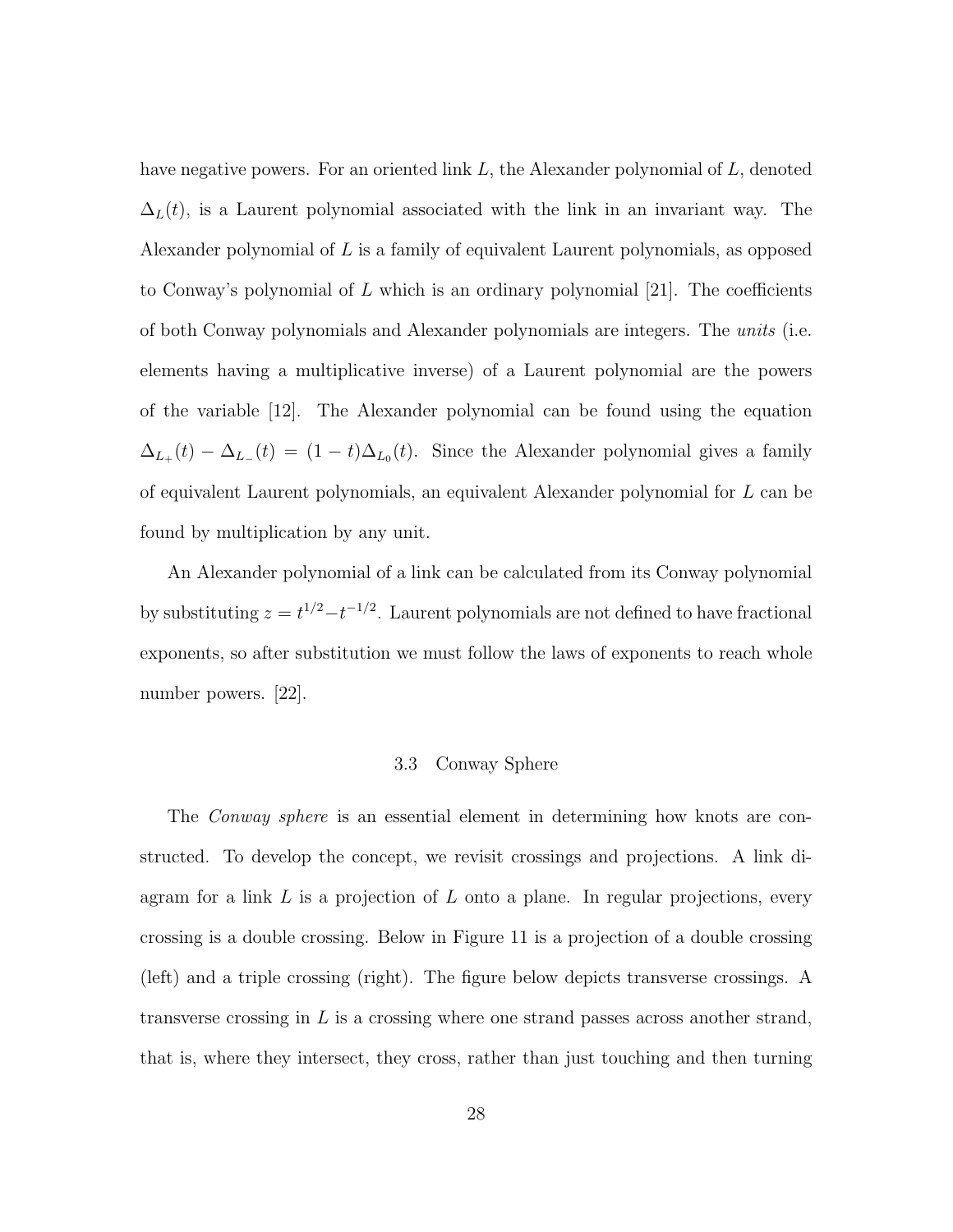back.



Figure 11: An example of a double and triple crossing projection.

To add to the definition of a split link, we note that a link  $L \subset S^3$ , having at least two components, is a split link if there is a 2-sphere in  $S^3 - L$  separating  $S^3$  into two balls, each containing a component of  $L$ . An example of a split link is given in Figure 12 below.



Figure 12: An example of a split link.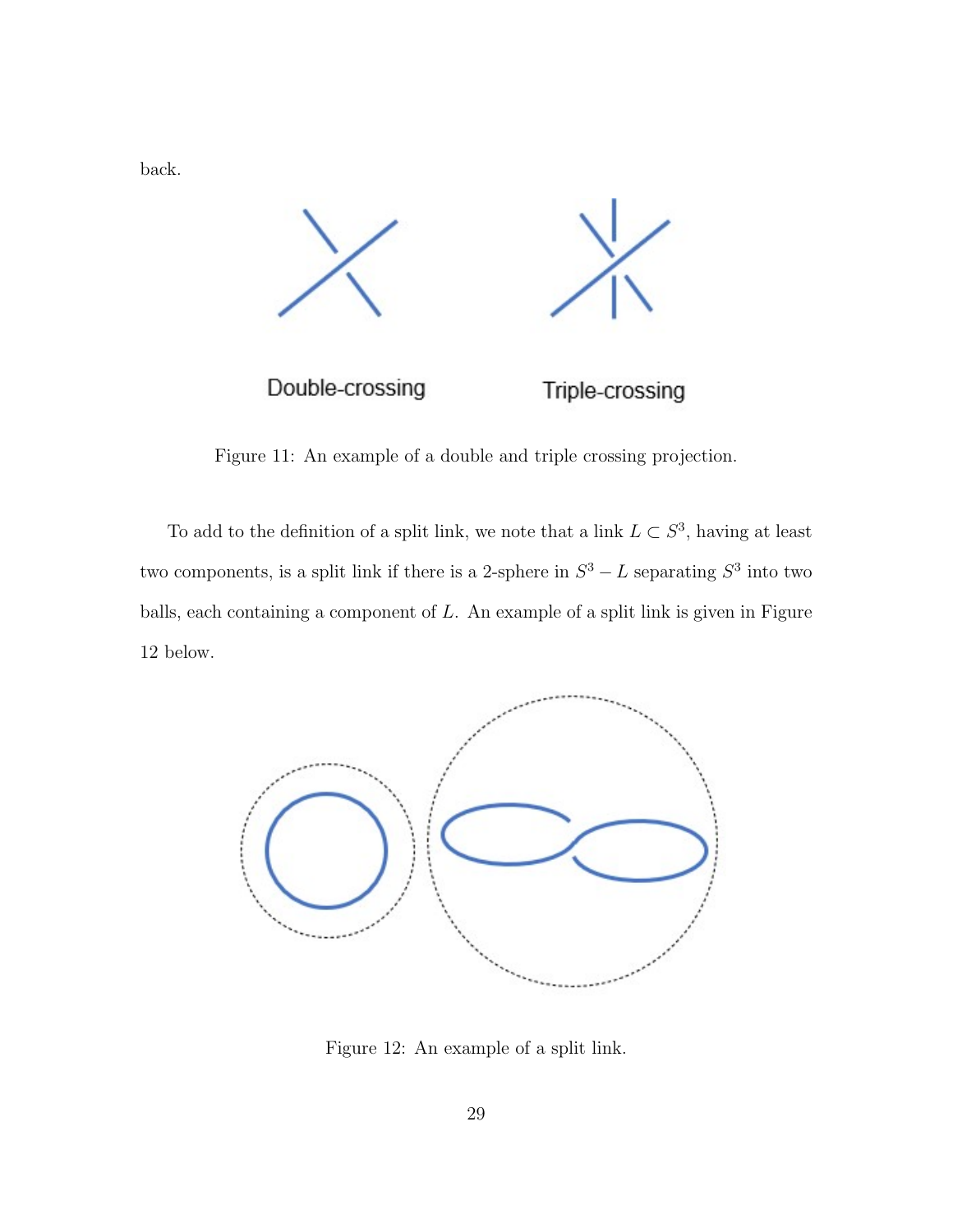To understand a Conway sphere, we need the definition of an incompressible surface  $F$  in a 3-manifold M and also the definition of a *spanning disk* for the surface F in M. A spanning disk for F in M is a disk in M that intersects F only in the boundary of the disk, which is a circle. We can picture a spanning disk as a blister above  $F$  whose boundary is on  $F$ . "We now define an incompressible surface  $F$  in M. There are two cases to consider. If  $F$  is a 2-sphere, it is incompressible if it does not bound a ball in  $M$ . In the case where  $M$  is a link complement, this will happen only when the link is separable, with one part inside  $F$  and the other part outside F. The more important case occurs when F is not a 2-sphere. It helps to picture F as a sphere with several points removed, leaving holes in  $F$  through which a link  $L$ bounds. In this case  $F$  is incompressible when the boundary of any spanning disk also bounds a disk that lies entirely on the surface  $F$ . This happens when every spanning disk either covers none of the holes in  $F$  or covers all of the holes in  $F$ . A Conway sphere for a link L in  $S^3$  is a 2-sphere  $\Sigma$  in  $S^3$  that meets L transversely at four points such that (i)  $\Sigma - L$  is incompressible in  $S^3 - L$  and (ii) any 2-sphere in  $S^3 - \Sigma$  meeting L transversely at two points bounds a ball in  $S^3 - \Sigma$  meeting L in just an unknotted arc [21]. An example of a Conway sphere is given in Figure 13 below.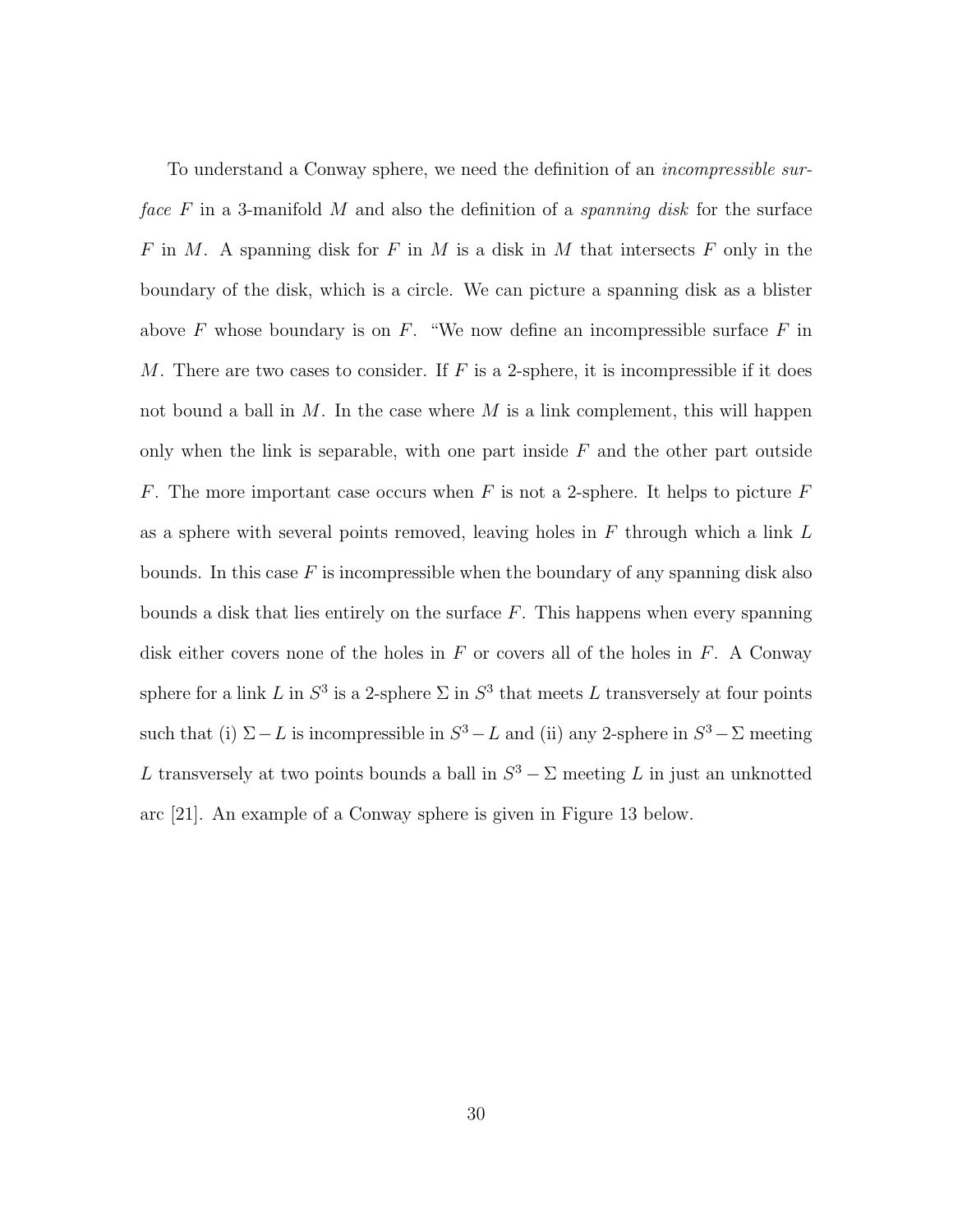

Figure 13: An example of a Conway sphere from Adams. (1994, p. 94)

## 3.4 Conway Notation

Conway developed a notation for links that he used to tabulate the prime knots up to eleven crossings and prime links up to ten crossings. A link  $L \subset S^3$ , excluding the unknot, is prime if every 2-sphere in  $S<sup>3</sup>$  that intersects L transversely at two points and bounds, on one side of it, a ball that intersects  $L$  in precisely one unknotted arc. A composite link is a link that is not prime. An example of a prime and composite knot is given in Figure 14 below [1].



Figure 14: An example of a prime and composite knot.

Given a link diagram for a link  $L$ , a *tangle* is a region within a Conway sphere.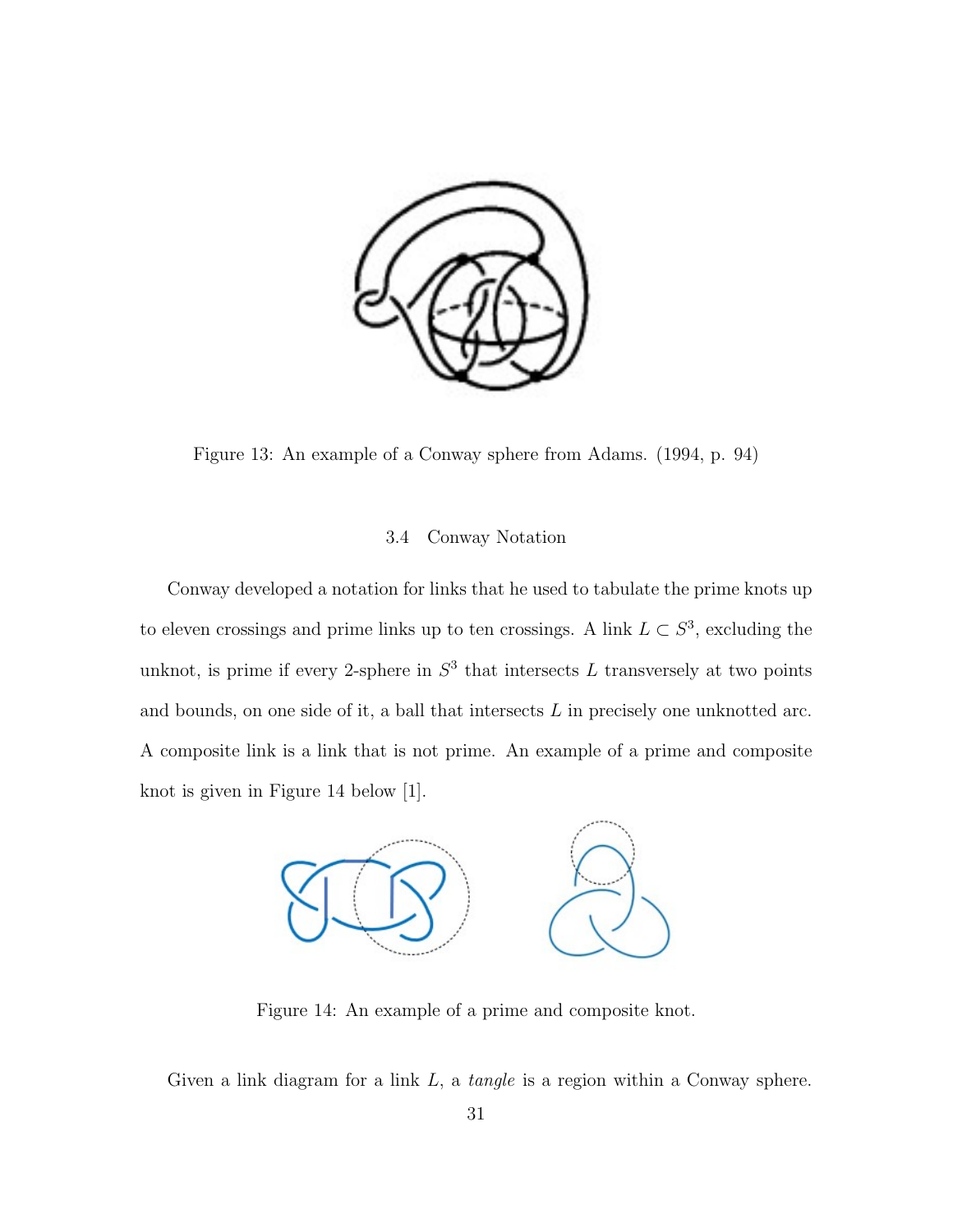Two tangles are said to be equivalent if one can utilize Reidemeister moves to arrive at one tangle from another.

A tangle consisting of two strands is called the 0-tangle. The 0-tangle is given in Figure 15 below. We can create a different tangle by utilizing the 0-tangle. We twist the two strands of the 0-tangle around each other three times. This new tangle is denoted as the 3-tangle and is shown in Figure 15 (right).



Figure 15: An example of a diagram of the 0-tangle and 3-tangle.

The resulting twists that form the 3-tangle from the 0-tangle are associated with a positive integer three. The twists are denoted as positive by the positive slope of the overcrossings. If we were to form the 3-tangle the other way around, the resulting 3-tangle would be associated with a negative integer three, given by the negative slope of the overcrossings. An illustration of the positive and negative slopes is given in Figure 16 below.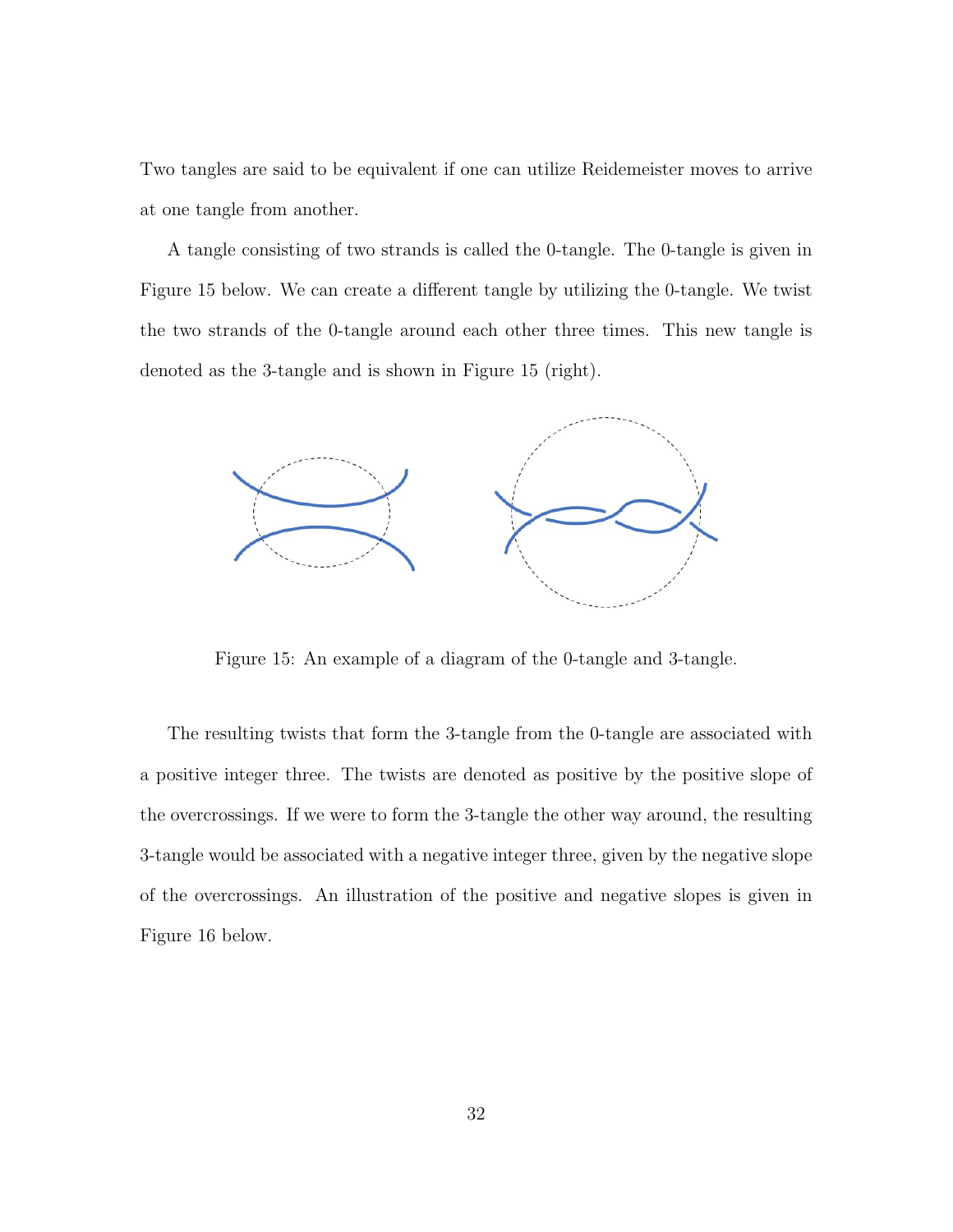

Figure 16: An example of the 3-tangle and −3-tangle.

Any tangle that can be constructed with twists associated with integer values is called a rational tangle. Consider the 3-tangle given in Figure 17. If we were to reflect the tangle about a northwest to southeast diagonal, we would have the tangle given in Figure 17 (left) below. If we then extend the upper right strand and the lower right strand and give them two twists, we construct a 3 2 tangle given in Figure 17 (middle). If the resulting tangle is again reflected as before, and the new upper right and lower right strands are extended and given a -2 twist, we get a 3 2 -2 tangle given in Figure 17 (right).



Figure 17: An example of the 3-tangle, 3 2 tangle, and 3 2 -2 tangle.

After introducing the Conway notation for rational tangles, Conway gave a simple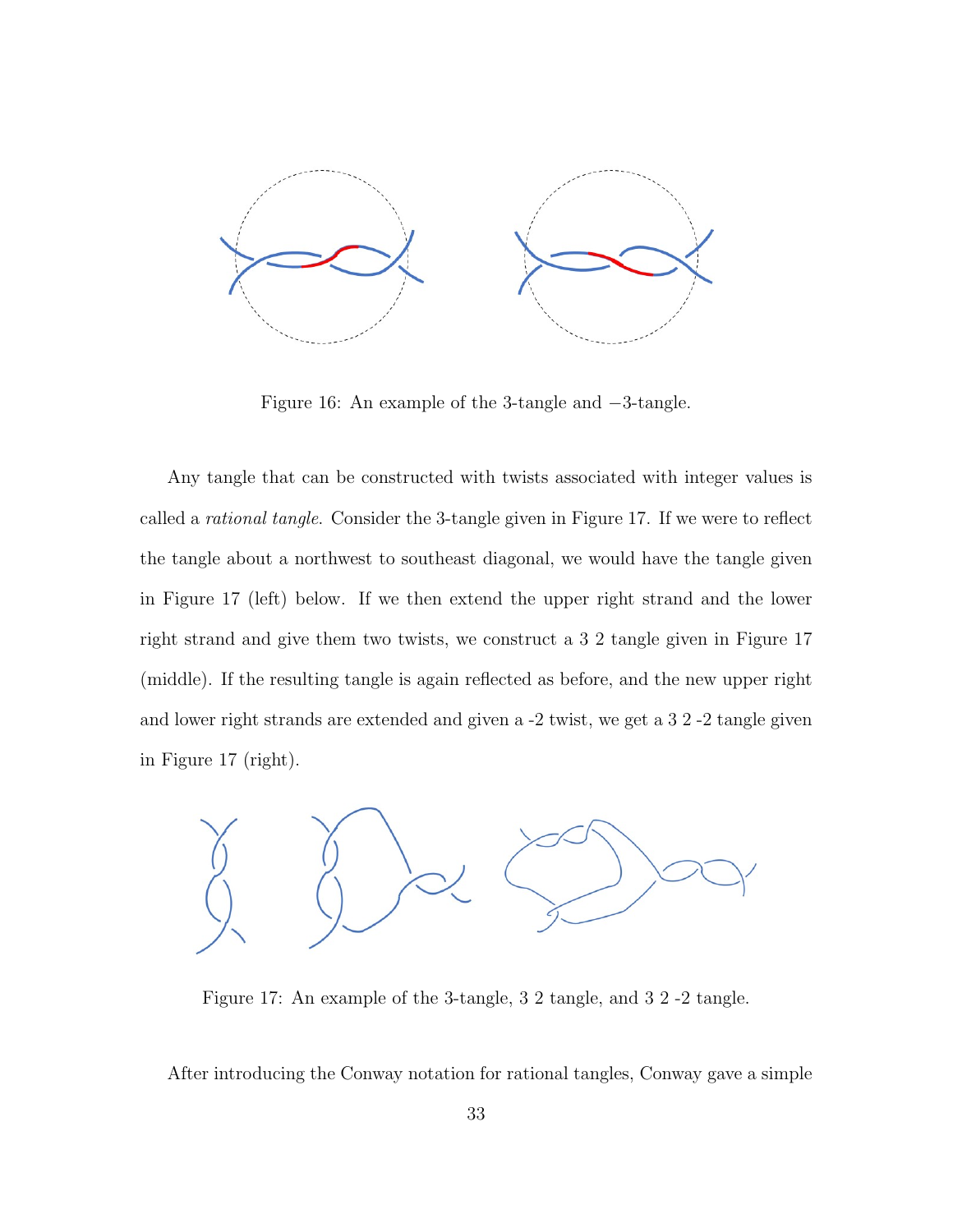way to tell when two rational tangles are equivalent [1].

### 3.5 Conclusions

John H. Conway brought notable advances to the field of knot theory. His developments of the Conway skein relation formulas to determine the Conway polynomial of an oriented link gave a useful alternative to the Alexander polynomial. Once one determines the Conway polynomial of an oriented link, a simple substitution of  $z = t^{-1/2} - t^{1/2}$  can be used to find the Alexander polynomial of the oriented link. The Conway sphere is useful in determining bounded surfaces in knot theory and for developing the concept of tangles. Conway notation provided ways to tabulate knots based on the number of crossings and ways to construct knots using tangles, providing insights into determining equivalent knots. Methods to determine knot equivalence are a prominent research area of knot theory. Conway's developments provided insights into the symmetries of regular projections of knots. Symmetry does not provide a definitive way to determine equivalence, but his contributions have proven useful in showing some equivalences.

Conway did not dedicate himself to one field of mathematics. He chose to be a part of the greater mathematical community and worked alongside several mathematicians who would become well renowned in their respective fields. In his early life he struggled with social acceptance. He persevered through his undergraduate studies despite competing interests outside of the curriculum and became a prominent social figure in his academic circle. After failing to complete his dissertation on the first attempt, he succeeded in his second and landed a position at Cambridge shortly after.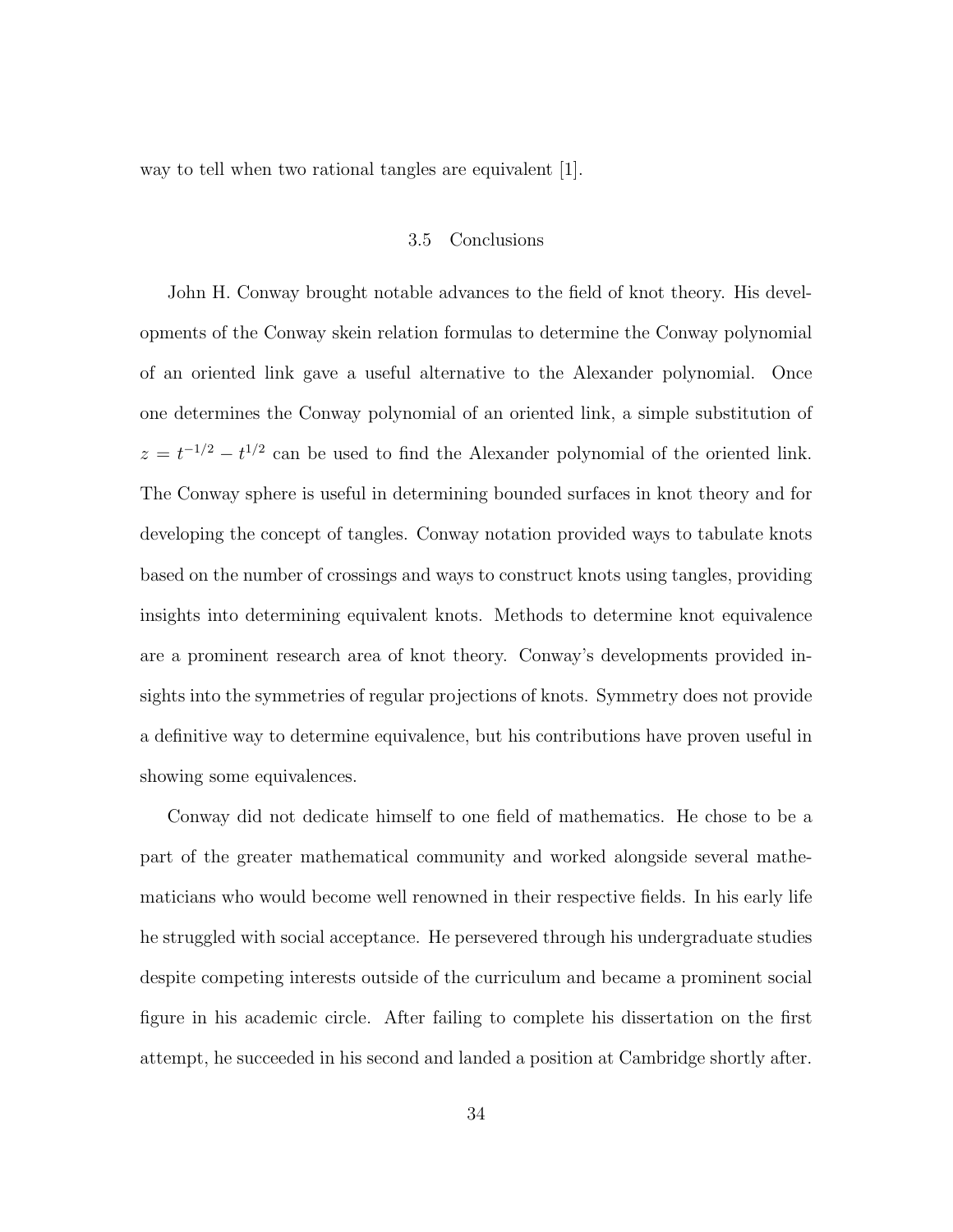He was prolific in publication in numerous fields including algebra, number theory, and knot theory. He moved to Princeton in his later career and was an essential element in the development of their mathematics curriculum. He left behind a legacy of academic achievement and discovery.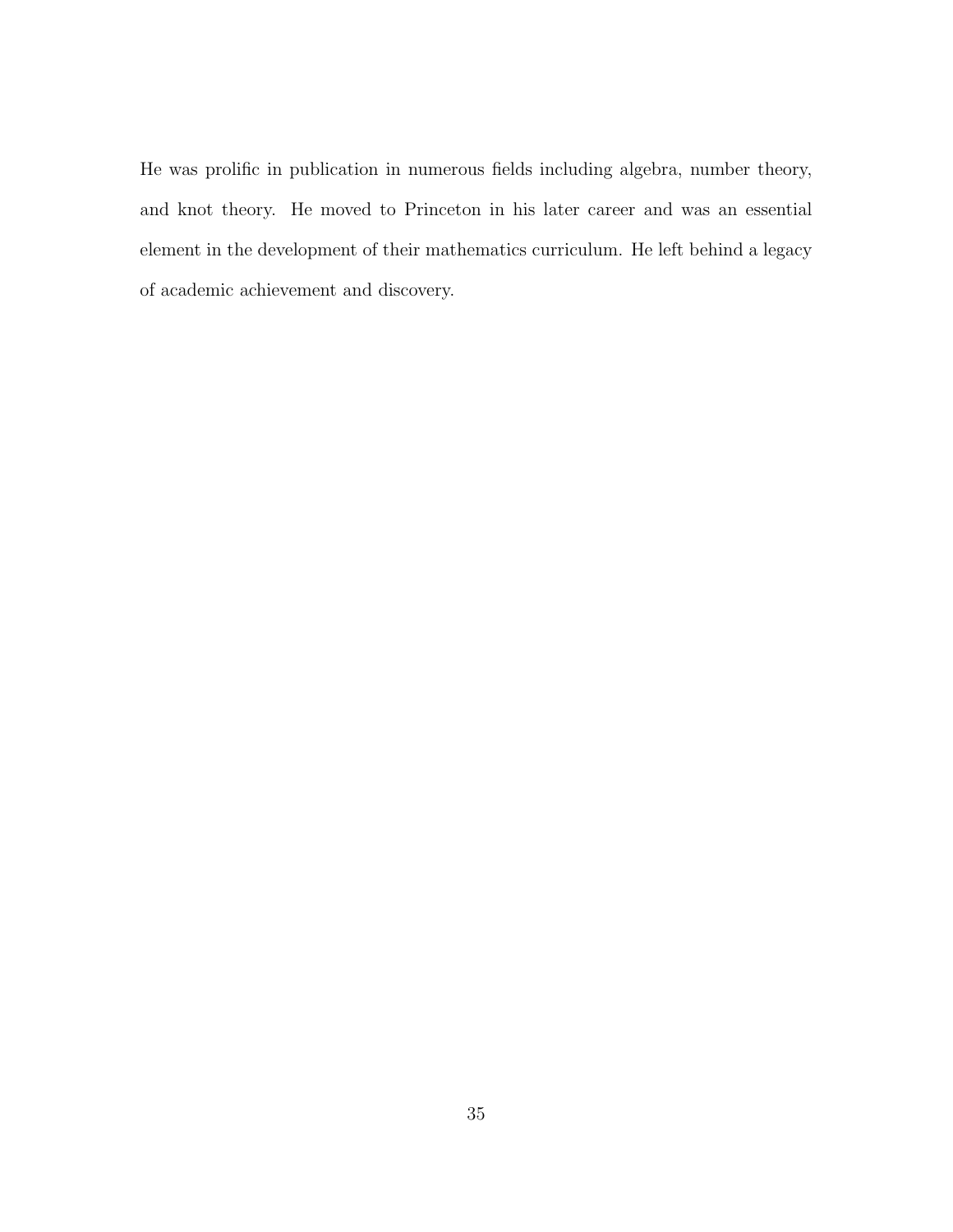#### BIBLIOGRAPHY

- [1] Colin Adams. The knot book : an elementary introduction to the mathematical theory of knots. New York: W.H. Freeman, 1994. ISBN: 071672393X.
- [2] John H. Conway. "n-Dimensional Regular Polytopes". In: Holt School Magazine  $(1955).$
- [3] John H. Conway. "A Group of Order 8,315,553,613,086,720,000". In: Bulletin of the London Mathematical Society 1 (1) (1969), pp. 79–88.
- [4] John H. Conway. "An enumeration of knots and links, and some of their algebraic properties". In: Pergamon Press, 1970. isbn: 0080129757.
- [5] John H. Conway. Atlas of finite groups : maximal subgroups and ordinary characters for simple groups / by J.H. Conway  $\ldots$  [et al.] Clarendon Press ; Oxford University Press Oxford [Oxfordshire] : New York, 1985, xxxiii, 252 p. isbn: 0198531990.
- [6] John H. Conway. Homogeneous Ordered Sets. University of Cambridge, 1964.
- [7] John H. Conway and Richard Guy. In: The American Mathematical Monthly 104 (9) (1997), pp. 884–888. issn: 00029890, 19300972.
- [8] John H. Conway and Richard Guy. The Book of Numbers. New York, NY: Copernicus, 1996. isbn: 0614971667.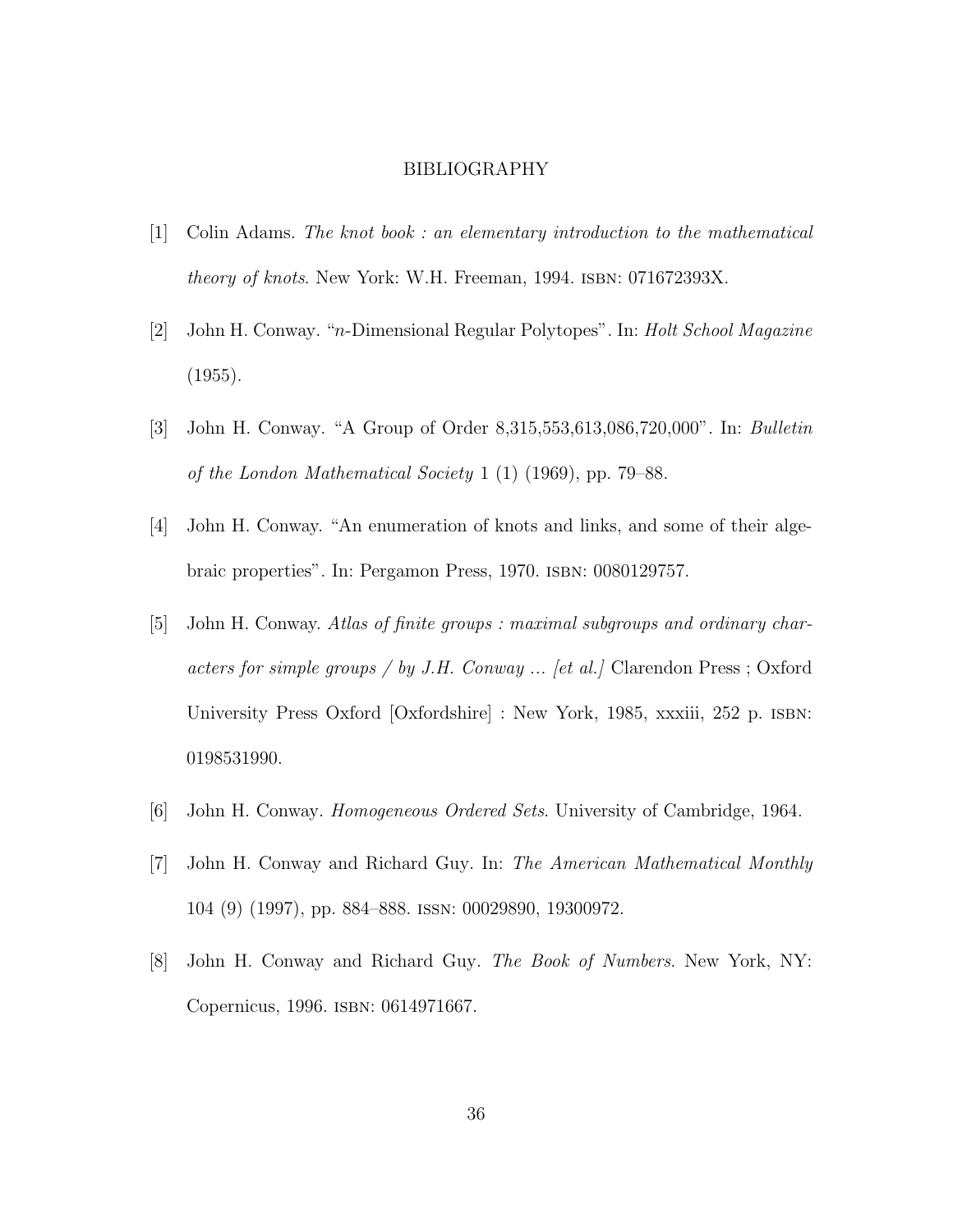- [9] John H. Conway, Richard Guy, and Elwyn Berlekamp. Winning Ways for Your Mathematical Plays. Vol. 1. A K Peters/CRC Press, 2001. ISBN: 1568811306.
- [10] John H. Conway, Neil Sloane, and Etsuko Bannai. Sphere-Packings, Lattices, and Groups. Berlin, Heidelberg: Springer-Verlag, 1987. isbn: 038796617X.
- [11] Harold Scott Macdonald Coxeter. Regular polytopes / H. S. M. Coxeter. 1st ed. Mathuen, 1947. ISBN: 0486614808.
- [12] Alissa Crans, Allison Henrich, and Sam Nelson. "Polynomial Knot And Link Invariants From the Virtual Biquandle". In: *Journal of Knot Theory and Its* Ramifications 22 (04) (Apr. 2013), p. 1340004. issn: 1793-6527.
- [13] Herbert Enderton. *Elements of Set Theory*. Academic Press, 1977.
- [14] John Fraleigh. A First Course in Abstract Algebra, 7th Edition. Pearson, 2017.
- [15] Martin Gardner. "Mathematical Games". In: Scientific American 223 (4) (1970), pp. 120–123. issn: 00368733, 19467087.
- [16] Cameron Gordon and John Luecke. "Knots with unknotting number 1 and essential Conway spheres". In: *Algebraic and Geometric Topology* 6 (5) (2006), pp. 2051–2116.
- [17] David Henderson and Daina Taimina. Experiencing geometry : Euclidean and non-Euclidean with history. Pearson, 2020.
- [18] David Hilbert. Geometry and the Imagination. Chelsea Publishing, 1932. ISBN: 9780821819982.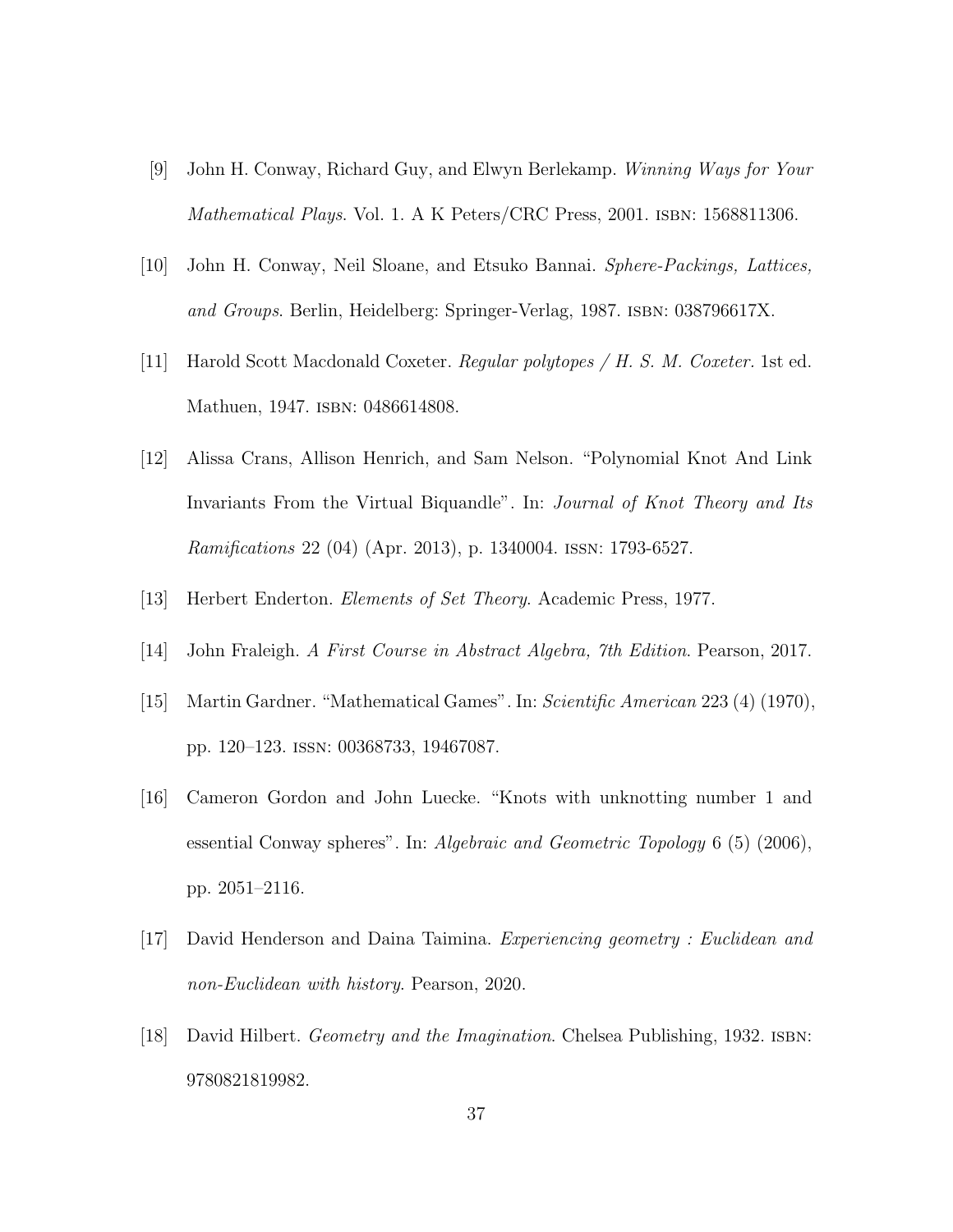- [19] Karel Hrbacek. Introduction to set theory, third edition, revised and expanded / by Karel Hrbacek and Thomas Jech. 3rd ed., rev. and expanded. Monographs and textbooks in pure and applied mathematics ; 220. Boca Raton, FL: CRC Press, 1999-2017. isbn: 1-4822-7685-2.
- [20] James R. Kirkwood. An Introduction to Analysis. Routledge, 1989.
- [21] W.B.R. Lickorish. An Introduction to Knot Theory. Springer, 1991. isbn: 978- 1-4612-0691-0.
- [22] Charles Livingston. Knot Theory. 1st ed. Vol. 24. Mathematical Association of America, 1993. isbn: 9780883850275.
- [23] James Munkres. Elements of algebraic topology. Addison-Wesley Publishing Company, 1984. isbn: 0201045869 9780201045864.
- [24] H. Pieper. "G. CANTOR: Uber unendliche lineare Punktmannigfaltigkeiten. ¨ Arbeiten zur Mengenlehre aus den Jahren 1872–1884. Herausgegeben und komnientiert von G. ASSER. (Teubner-Archiv zur Mathematik, Band 2) 180 Seiten. Leipzig: BSR R. G. Teubner Verlagsgesellschaft 1984, M 29,—. BB 890". In: Astronomische Nachrichten 307 (5) (1986), pp. 266–266.
- [25] Siobhan Roberts. Genius At Play: The Curious Mind of John Horton Conway. Bloomsbury USA, 2015. isbn: 9781620405949.
- [26] Dale Rolfsen. *Knots and Links*. AMS Chelsea Publishing, 2003. ISBN: 9780914098164.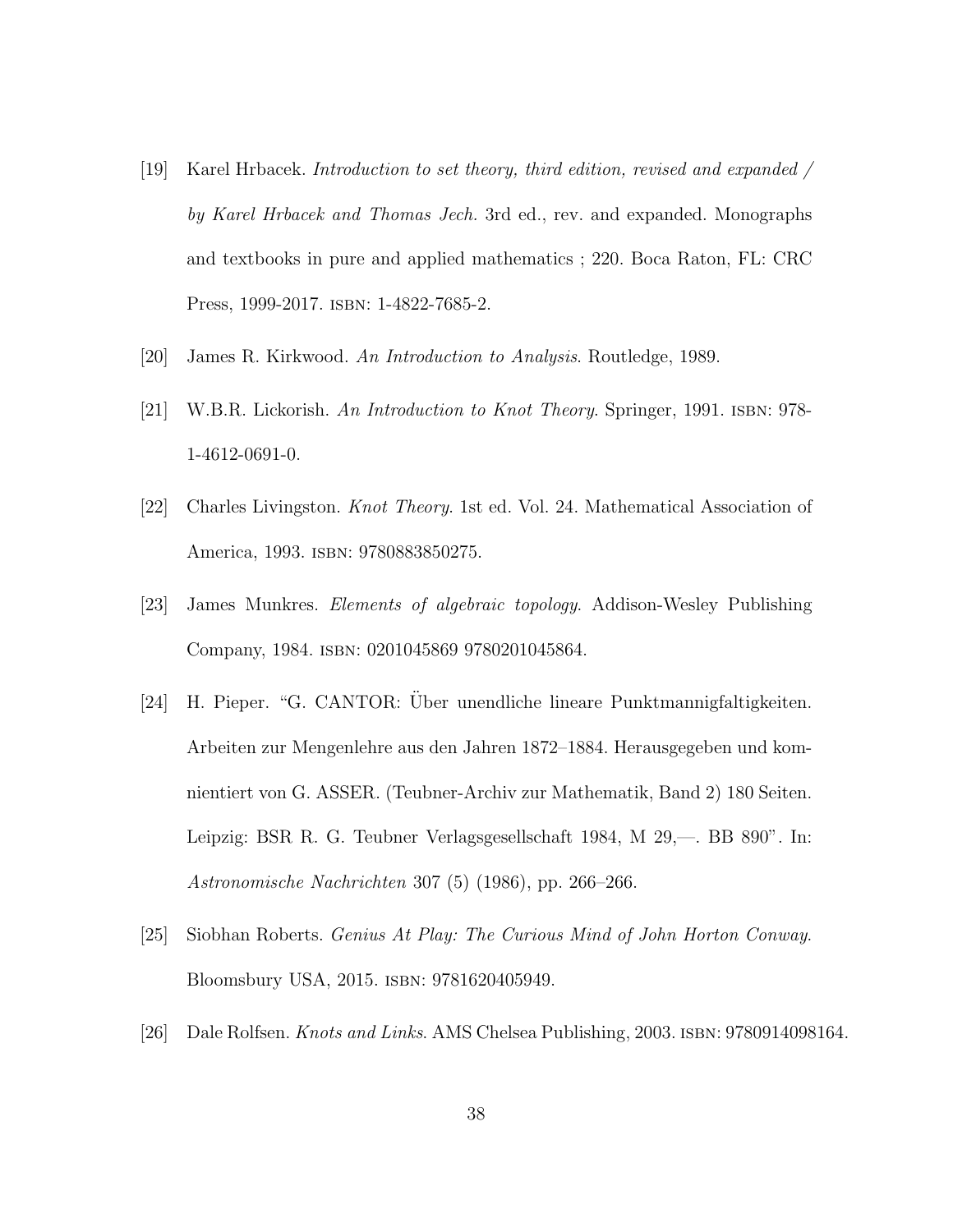- [27] Halsey Royden. Real Analysis / H.L. Royden, Stanford University, P.M. Fitzpatrick, University of Maryland, College Park. Fourth edition [2018 reissue]. New York, NY: Pearson, 2018 - 2010. isbn: 9780134689494.
- [28] George B. Thomas et al. Thomas' Calculus Early Transcendentals (11th Edition) (Thomas Series). USA: Addison-Wesley Longman Publishing Co., Inc., 2005. isbn: 032119800X.
- [29] William P. Thurston. "Hyperbolic Structures on 3-Manifolds I: Deformation of Acylindrical Manifolds". In: Annals of Mathematics 124 (2) (1986), pp. 203– 246. issn: 0003486X.
- [30] Ernst Zermelo. "Beweis, daß jede Menge wohlgeordnet werden kann. (Aus einem an Herrn Hilbert gerichteten Briefe)". In: Mathematische Annalen 59 (1904), pp. 514–516.